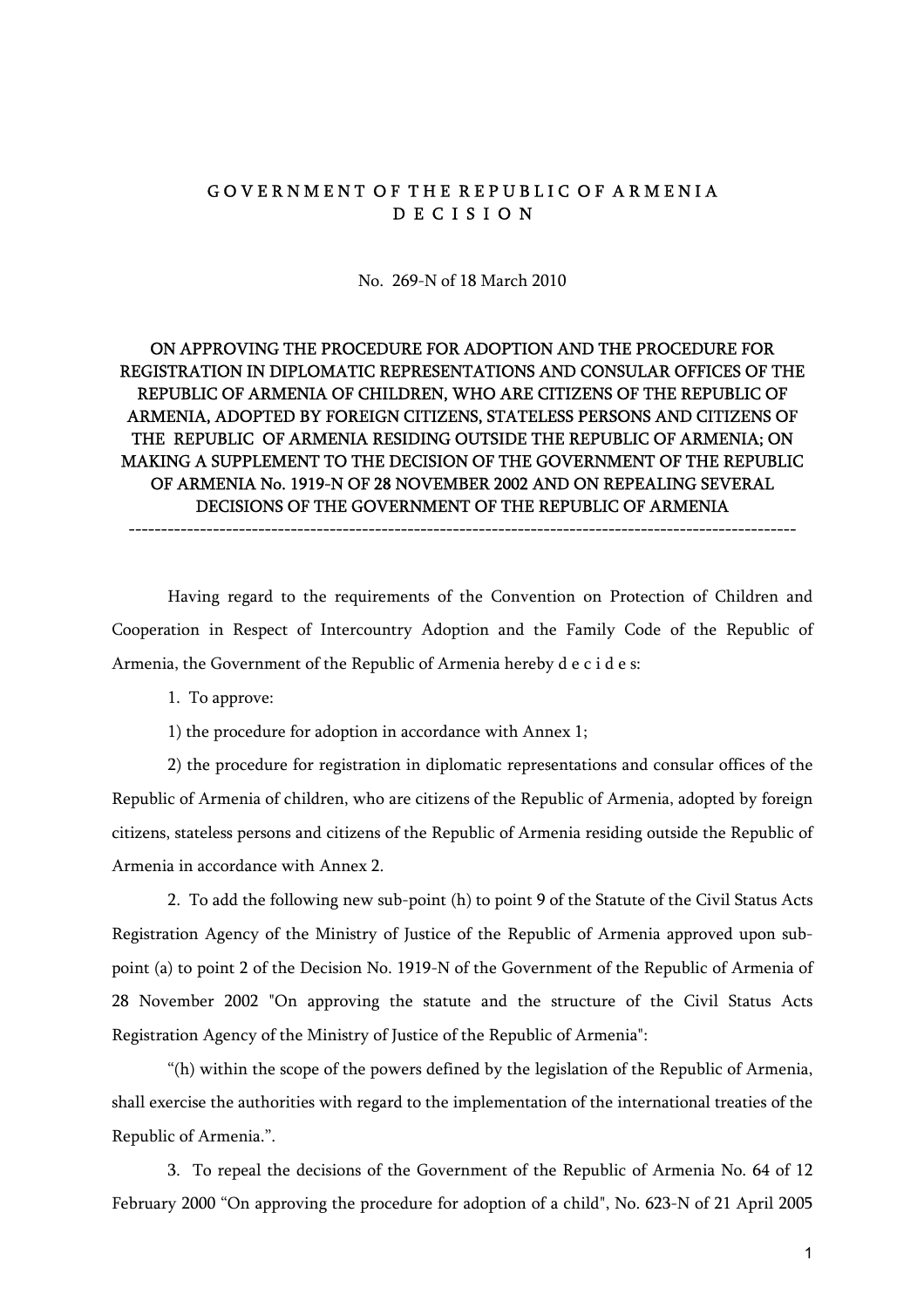"On approving the procedure for registration in consular offices of the Republic of Armenia of children, who are citizens of the Republic of Armenia, adopted by foreign citizens and stateless persons", and No. 209-N of 1 February 2007 "On approving the registration procedure of persons willing to adopt children".

4. This decision shall enter into force on the tenth day following its official publication.

#### PRIME MINISTER OF THE REPUBLIC OF ARMENIA T. SARGSYAN

 25 March 2010 Yerevan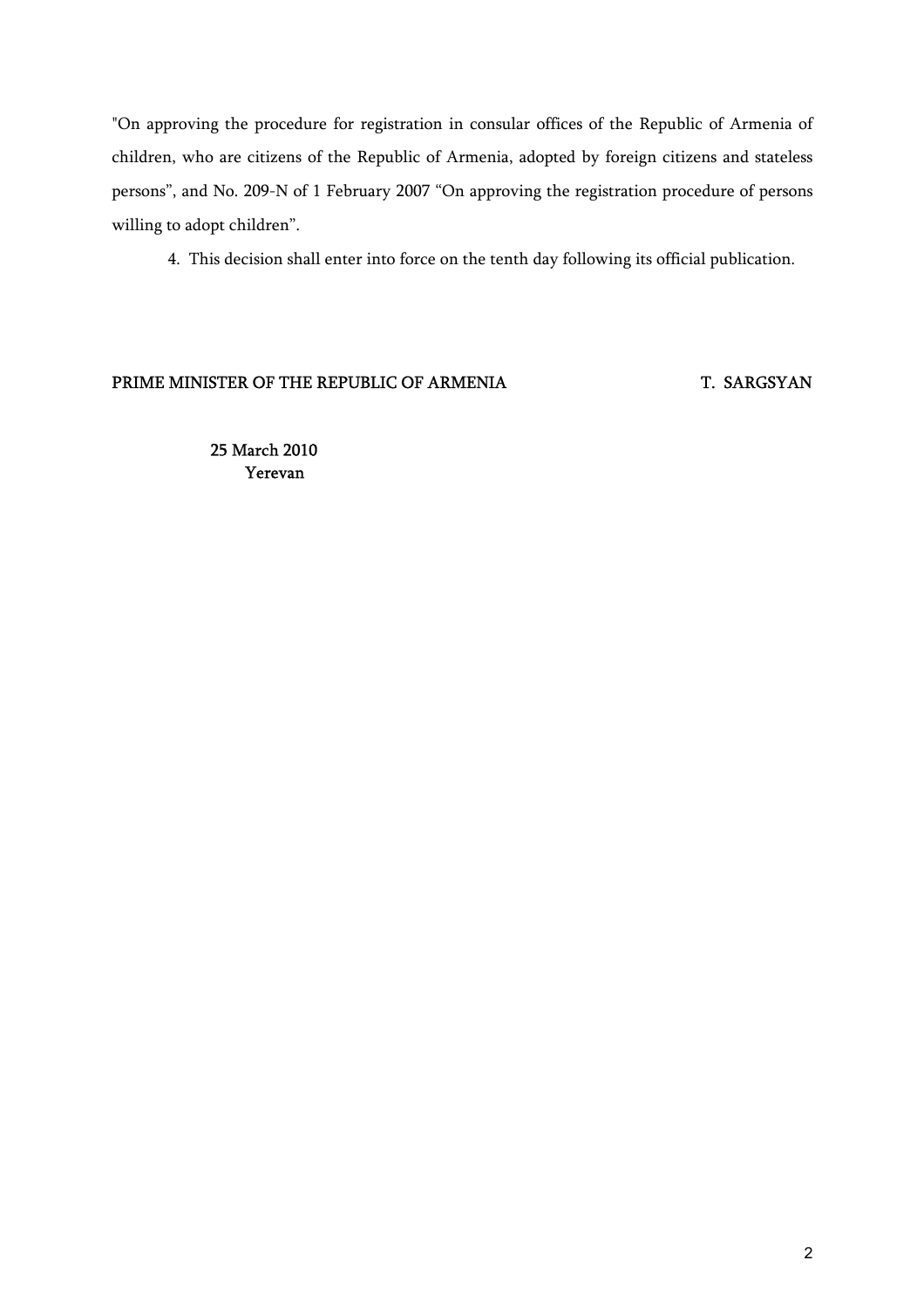Annex No. 1 to the Decision of the Government of the Republic of Armenia No. 269-N of 18 March 2010

## P R O C E D U R E FOR ADOPTION

#### I. GENERAL PROVISIONS

 1. This Procedure defines the relations pertaining to the procedure for registration – in the Republic of Armenia – of children subject to adoption, who are citizens of the Republic of Armenia, for provision of information thereon, for adoption, for registration of citizens of the Republic of Armenia permanently residing in the Republic of Armenia (hereinafter referred to as "citizen of the Republic of Armenia") as well as of foreign citizens, stateless persons (hereinafter referred to as "alien"), citizens of the Republic of Armenia residing outside of the Republic of Armenia willing to adopt a child who is a citizen of the Republic of Armenia.

# II. REGISTRATION OF CHILDREN SUBJECT TO ADOPTION WHO ARE CITIZENS OF THE REPUBLIC OF ARMENIA

 2. Children shall be registered as children subject to adoption where legal grounds for the adoption thereof provided for by the legislation of the Republic of Armenia have emerged.

 3. Registration of children subject to adoption shall be carried out by the staffs of Marzpetarans (by the staff of the Yerevan Municipality – in the city of Yerevan) of the actual place of location thereof (hereinafter referred to as "the Staff") through the divisions for the protection of children's rights within their respective structural units.

4. Within three working days following the registration, the Staff shall compile the child's personal file based on the personal card (Form No. 1) of the child subject to adoption, which includes information on the biography, ethnic origin, social environment, family history,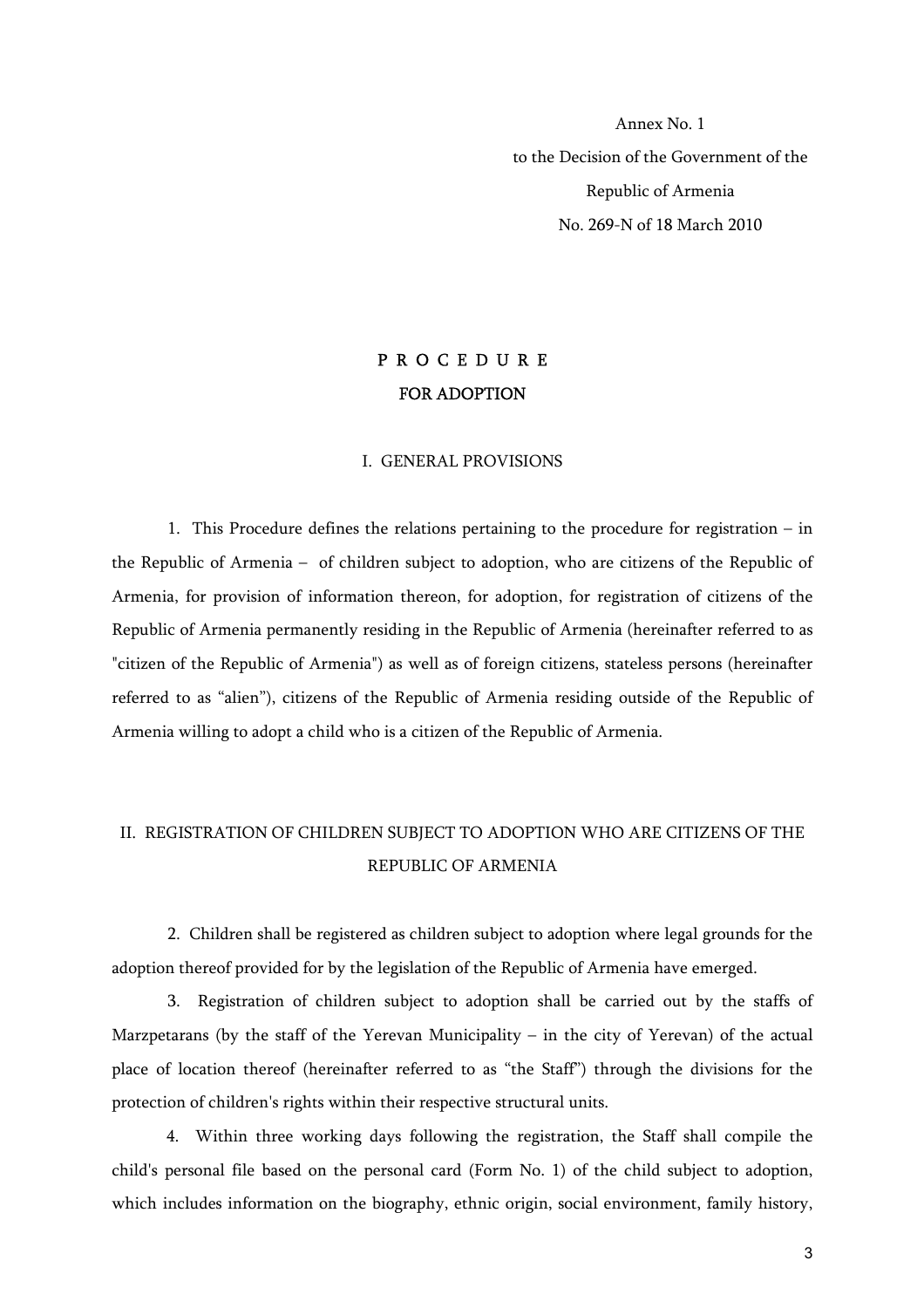health, as well as illnesses, medical examinations, observations, diseases, treatment, current health state and special needs of the child; the photocopied version thereof shall be sent to the Ministry of Labour and Social Affairs of the Republic of Armenia (hereinafter referred to as "the Ministry") with the purpose of centralised registration.

5. The Ministry shall carry out the centralised registration of the child subject to adoption within three working days and inform (Form No. 2) the Staff thereon.

6. After three months following the centralised registration, the Ministry shall send one photocopy of the personal file of the child together with the information on registration to the Ministry of Justice of the Republic of Armenia, which – as provided for by the Convention on Protection of Children and Co-operation in Respect of Intercountry Adoption – is the central body appointed by the Government of the Republic of Armenia (hereinafter referred to as "the Central Body").

# III. REGISTRATION OF CITIZENS OF THE REPUBLIC OF ARMENIA PERMANENTLY RESIDING IN THE REPUBLIC OF ARMENIA WILLING TO ADOPT A CHILD WHO IS A CITIZEN OF THE REPUBLIC OF ARMENIA

7. With a view to be registered as persons willing to adopt, citizens of the Republic of Armenia residing permanently in the territory of the Republic of Armenia shall file an application (Form No. 3) – personally or through an authorised person – to the Staff of their place of residence, by submitting the following documents and copies thereof:

(1) identification document;

(2) statement on information on housing conditions, issued from the place of residence;

(3) statement on information on family composition, issued from the place of residence;

(4) statement on information on the position occupied, salary, and other incomes;

(5) personal recommendation on the proper conduct of the person, provided by an organisation or by at least three persons;

(6) medical paper certifying that the person willing to adopt a child is not suffering from any of the diseases included in the list approved upon the Decision of the Government of the Republic of Armenia No. 517-N of 5 May 2005;

(7) copy of marriage certificate (if married);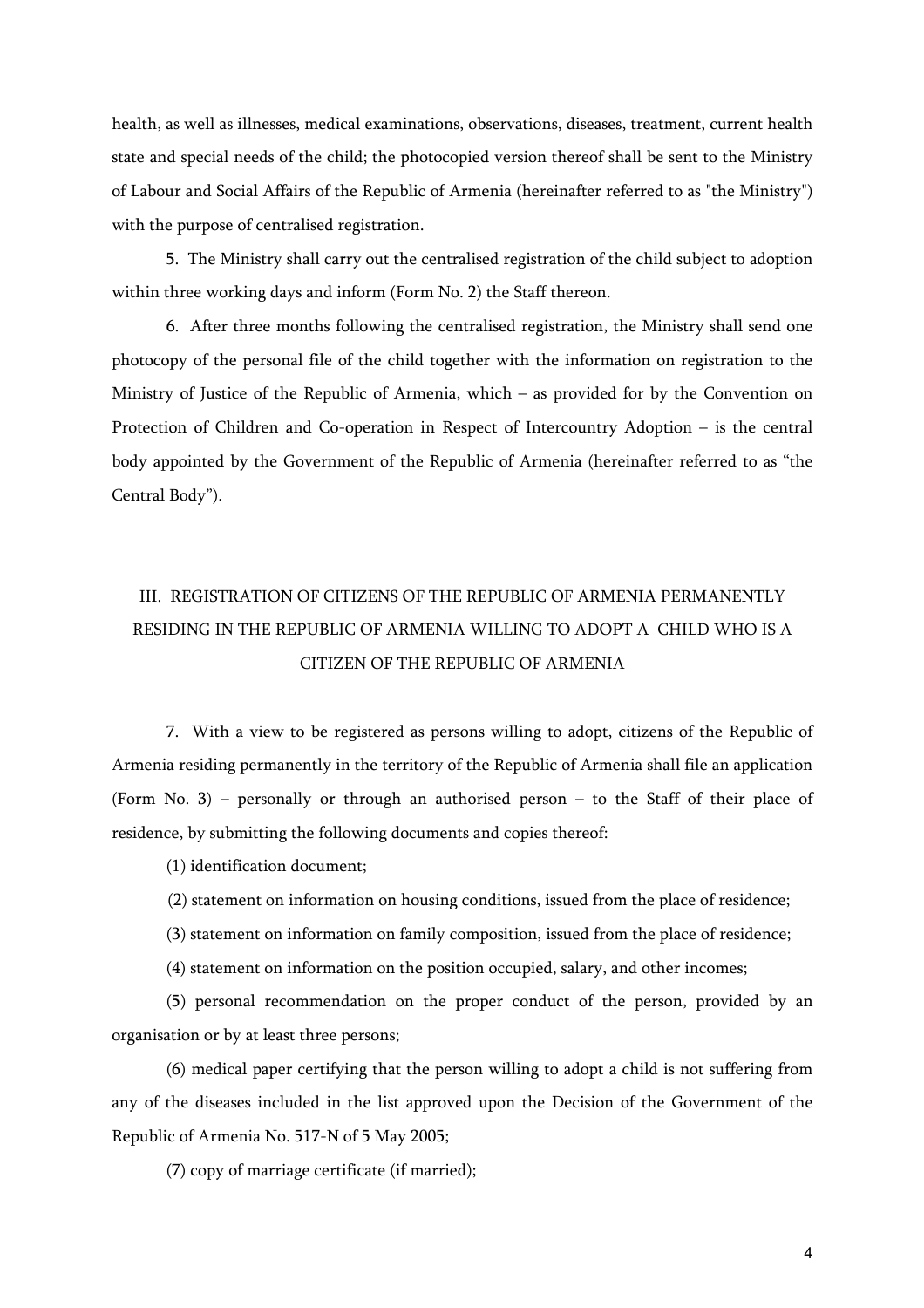(8) the written consent of the other spouse in case the child is adopted by one of the spouses, with the exception of cases when the spouses have terminated marital relations, do not live jointly for more than a year, and the place of residence of the other spouse is unknown;

(9) statement on information on absence of criminal record, at the time of adoption, for grave or particularly grave crime against human beings or public order and morality.

8. Within a one-month period after receiving the documents provided for in point 7 of this Procedure, the Staff shall carry out a home study of the person, draw up a relevant report, and issue a positive or negative opinion on the eligibility for adoption.

9. In case the information required in the documents provided for in point 7 of this Procedure is complete and accurate and in case of absence of grounds – provided for by law – which prohibit adoption, the Staff, based on the home study report, shall issue a positive opinion that shall be in force for twelve months from the date of issuance. Based on the positive opinion, the applicant shall be registered as a person willing to adopt, within three working days.

10. In case the information required in the documents provided for in point 7 of this Procedure is not complete or if other inaccuracies are detected therein, the Staff shall recommend in writing to submit the required information or correct the inaccuracies in the submitted documents within a thirty-day period.

11. The Staff shall issue a negative opinion on the eligibility to adopt a child (which shall be in force within one year after the date of issuance):

(1) in case the person willing to adopt a child fails to eliminate inaccuracies in the required documents within the period defined by point 10 of this Procedure;

(2) based on the information received on features negatively characterising the person willing to adopt;

(3) based on the home study report of the person;

(4) in case the application of the person willing to adopt is ill-founded;

(5) in cases provided for by law that prohibit adoption.

12. In case of a negative opinion, the Staff shall notify the applicant in writing within three working days.

13. The Staff shall fill in a personal card for the registered person willing to adopt (Form No. 4), in two copies, and shall compile a personal file thereon based on the positive opinion issued by it, personal card of the person willing to adopt, documents submitted by him or her, and the home study report of the person.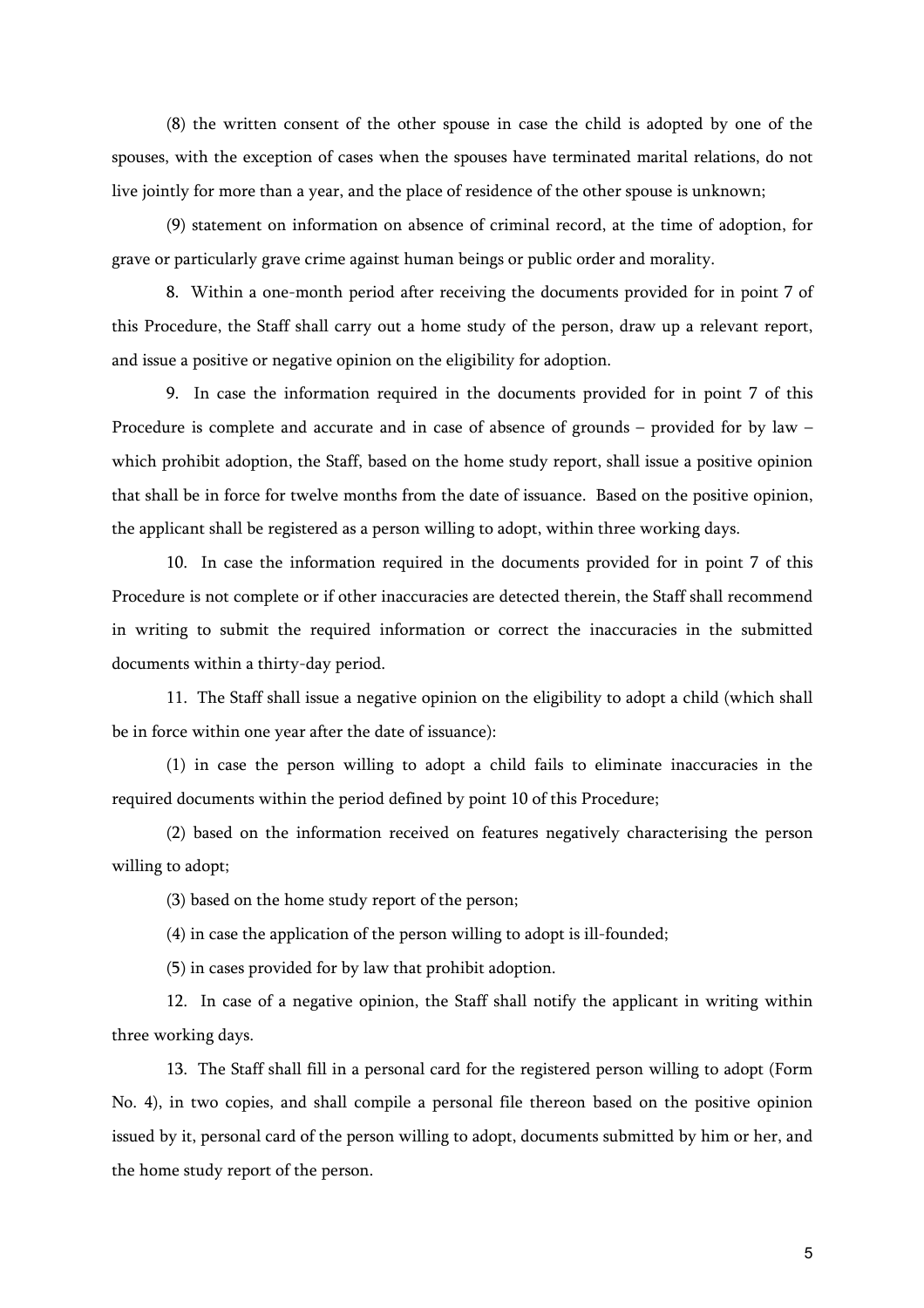14. The numbering of the personal file shall start with number "1" and shall continue consecutively during the year.

15. Information on the person willing to adopt (name, last name, patronymic name, place of residence, number of personal file) shall be registered in the register or through the electronic information system.

16. Within three working days, the Staff shall send to the Ministry the photocopy of the personal file of the person willing to adopt, with a view to carry out centralised registration.

17. The Ministry shall carry out centralised registration of the person willing to adopt, based on the personal file received from the Staff, and within three working days shall notify in writing (Form No. 5) the Staff and the person willing to adopt.

18. The person willing to adopt shall be removed from the register:

(1) upon his or her application;

(2) upon expiry of the twelve-month period following the issuance of a positive opinion;

(3) upon adoption of a child (if he or she has adopted the number of children specified in the application);

(4) upon establishing residence outside of the Republic of Armenia;

(5) upon emergence of any of the grounds provided for in part 1 of Article 116 of the Family Code of the Republic of Armenia.

# IV. REGISTRATION OF ALIENS AND CITIZENS OF THE REPUBLIC OF ARMENIA RESIDING OUTSIDE OF THE REPUBLIC OF ARMENIA WILLING TO ADOPT A CHILD WHO IS A CITIZEN OF THE REPUBLIC OF ARMENIA

19. Aliens and citizens of the Republic of Armenia residing outside of the Republic of Armenia – residing in the member states of the Convention on Protection of Children and Cooperation in Respect of Intercountry Adoption (hereinafter referred to as "the Convention") – willing to adopt a child shall apply to the Central Body of the respective country to be registered as a person willing to adopt, by submitting documents specified in point 7 of this Procedure, the home study report of the person willing to adopt, as well as the consent or recommendation of the competent authority of the given country on the registration in the Republic of Armenia as a person willing to adopt.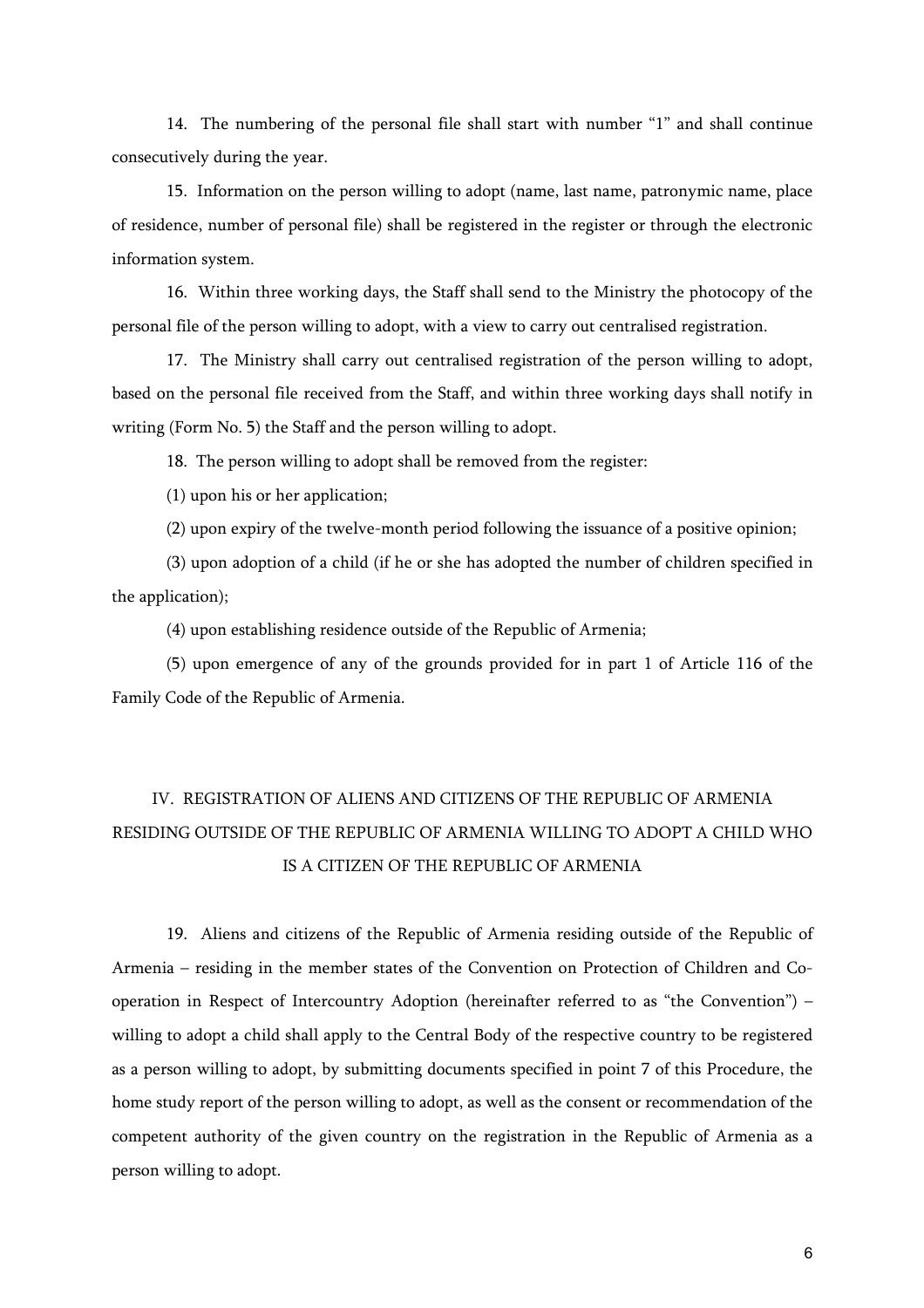20. Aliens and citizens of the Republic of Armenia residing outside of the Republic of Armenia – residing in non-member states of the Convention – willing to adopt shall, personally or through an authorised person or through a diplomatic representation or consular office of the Republic of Armenia in the given country, apply to the Central Body with the purpose to be registered as a person willing to adopt, by means of submitting the documents provided for in point 7 of this Procedure, as well as the consent or recommendation on being registered as a person willing to adopt in the Republic of Armenia, issued by the competent authority of the country of their permanent residence, the home study report of the person willing to adopt and a statement of obligation for control over the living conditions of the child to be adopted subsequently, issued by the competent authority of their country.

21. The documents required for adoption shall be submitted in their original in the manner defined by the international treaties of the Republic of Armenia and in the Armenian translation certified in the manner defined by the legislation of the Republic of Armenia.

 22. In cases provided for by Article 19 of this Procedure, documents of an alien or of a citizen of the Republic of Armenia residing outside of the Republic of Armenia willing to adopt, received by the central body of the host country and the report provided for by Article 15 of the Convention and, in cases provided for by Article 20 of this Procedure, the documents submitted by the person willing to adopt shall be examined by the Central Body within seven working days for verifying the completeness of the required information and documents.

23. In case the documents on adoption provided for in points 7, 19 and 20 of this Procedure are incomplete or inaccuracies are detected therein, the Central Body shall recommend the central body of the host country or the alien or the citizen of the Republic of Armenia residing outside of the Republic of Armenia to eliminate the deficiencies and submit the required documents within a sixty-day period.

24. Within three working days after examining the documents on adoption, the Central Body shall send them to the Republican Commission on Adoption (hereinafter referred to as "the Commission").

25. Upon examination of the documents on adoption received from the Central Body, the Commission shall issue within a one-month period a positive or a negative opinion on eligibility for adoption and within three working days shall file a written notification to the Central Body for the latter to notify the applicant or the central body of the host country.

26. In case of issuing a positive opinion on the eligibility for child adoption, which shall be in force for a period of twelve months from the date of issuance, the Commission shall, within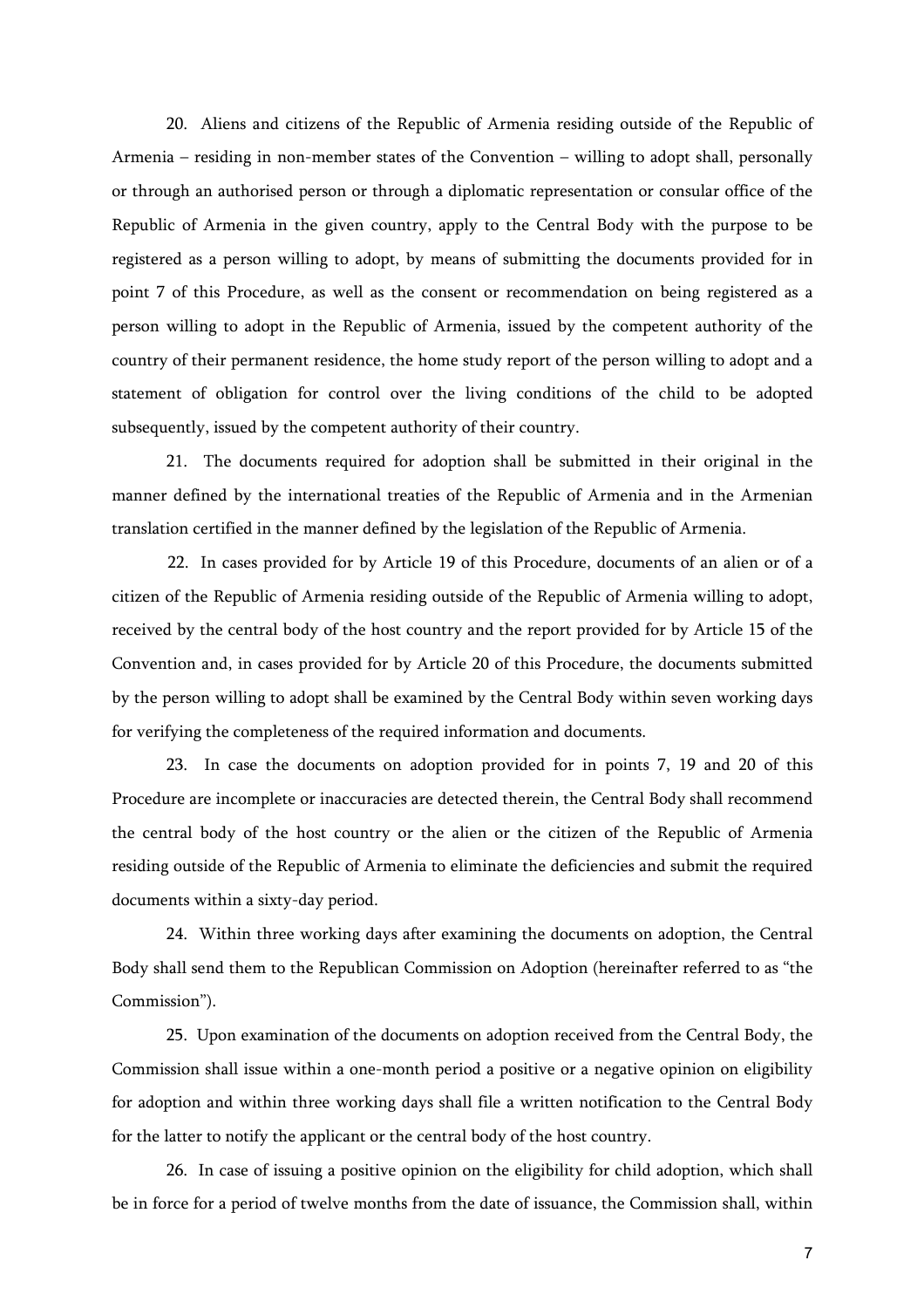three working days, send to the Ministry the documents pertaining to the person willing to adopt and one copy of the positive opinion, for the purpose of carrying out centralised registration.

27. The Commission shall issue a negative opinion (which shall be in force within one year after the date of the issuance):

(1) in case the central body of the host country, or the alien or the citizen of the Republic of Armenia, residing outside of the Republic of Armenia, willing to adopt fails to ensure the completeness and to eliminate the deficiencies of the required documents, within the period defined in point 23 of this Procedure;

(2) on the basis of the received information on features negatively characterising the person willing to adopt;

(3) in case the application of the person willing to adopt is ill-founded;

(4) in other cases provided for by the legislation of the Republic of Armenia.

28. Based on the documents received from the Commission, the Ministry shall carry out centralised registration and fill in a personal card (Form No. 4), in two copies, for the alien or the citizen of the Republic of Armenia residing outside of the Republic of Armenia willing to adopt.

29. The Ministry shall compile a personal file based on the positive opinion, the personal card of the alien or the citizen of the Republic of Armenia residing outside the Republic of Armenia and the documents submitted by him or her.

30. The numbering of the personal file shall start with number "1" and shall continue consecutively during the year.

31. The information contained in the personal file (name, last name, patronymic name, place of residence, number of personal file) shall be registered in the register or through the electronic information system.

32. The Ministry shall notify (Form No. 6) the Commission and the Central Body on the registration within three working days after the registration.

33. Together with the statement on information provided for by point 32 of this Procedure, the Ministry shall send to the Central Body the personal file of the registered alien or the citizen of the Republic of Armenia residing outside of the Republic of Armenia willing to adopt.

 34. The person willing to adopt shall be taken off the register in cases provided for in point 18 of this Procedure (except for in sub-point 4 of point 18), as well as in case of changing the country of his or her permanent residence.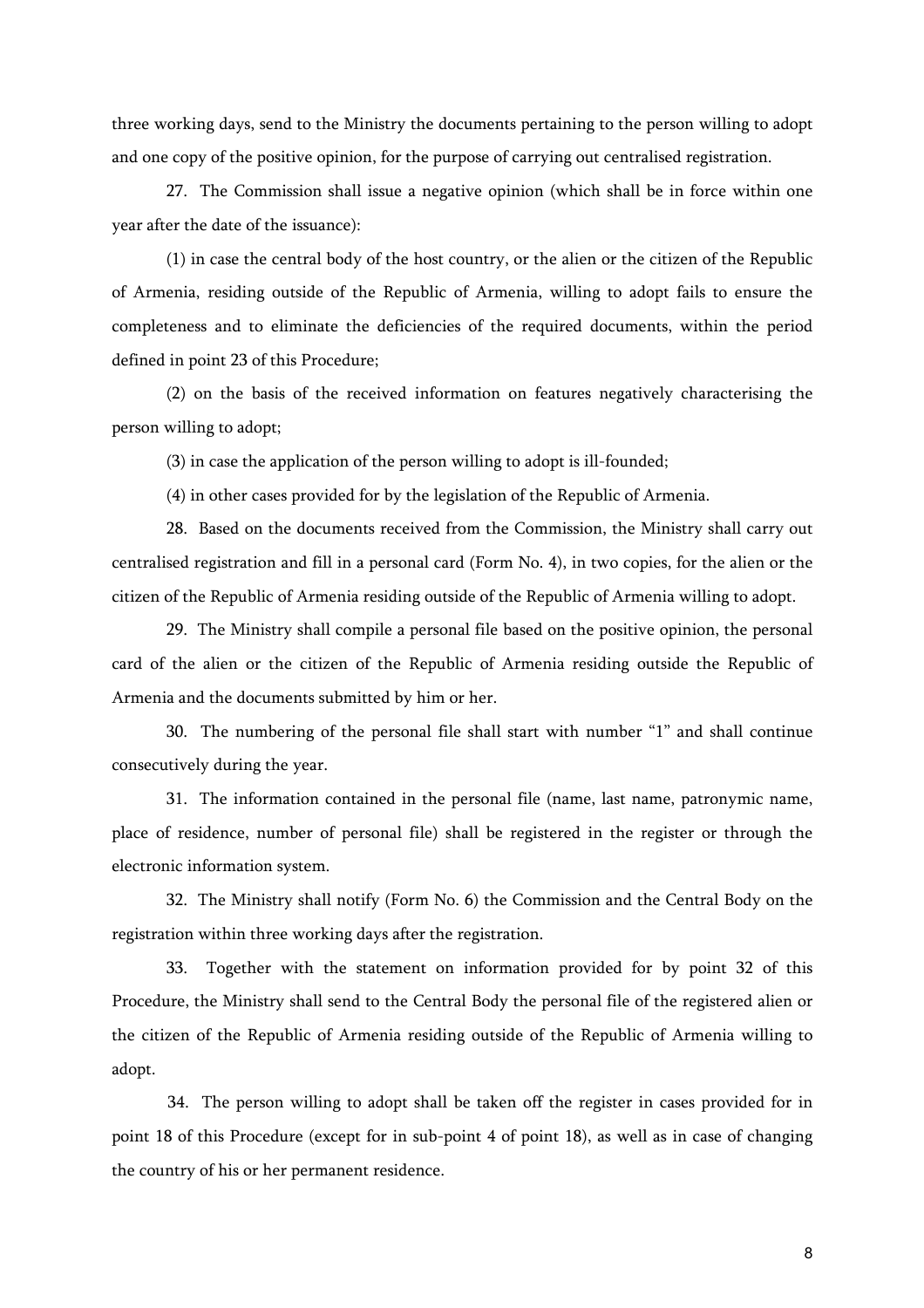## V. PROVISION OF INFORMATION ON CHILDREN SUBJECT TO ADOPTION WHO ARE CITIZENS OF THE REPUBLIC OF ARMENIA

 35. Citizens of the Republic of Armenia willing to adopt, who are registered for receiving information on children subject to adoption, shall apply to the Staff of their place of residence or to the Ministry, and the registered citizens of the Republic of Armenia residing outside of the Republic of Armenia and aliens shall apply to the Central Body.

 36. Registered citizens of the Republic of Armenia, citizens of the Republic of Armenia residing outside of the Republic of Armenia and aliens willing to adopt may get acquainted with the personal files of the children to select a child with the preferred criteria.

 37. In case of refusing to adopt a child who is subject to adoption – based on the information provided – the person willing to adopt shall not be taken off the register.

38. Based on written inquiries, the Ministry shall forward – within three working days – the information on children subject to adoption to the Commission and to other competent authorities based on written inquiries filed thereby.

39. In cases when the step-father, step-mother or relatives of a child residing outside of the Republic of Armenia have expressed willingness to adopt the child or when a written agreement exists between the parents of the child and the person (persons) willing to adopt in the manner provided for by the legislation of the Republic of Armenia, the Central Body may, without time limitation, inquire and receive a photocopied version of the personal file of the child. In that case, information on the child subject to adoption shall not be provided to other persons. Where the person willing to adopt refuses to adopt the given child, the child shall be taken off the register.

40. If the registered person willing to adopt selects a child subject to adoption, the Staff, in cases provided for in Chapter III of this Procedure, or the Central Body, in cases provided for in Chapter IV of this Procedure, shall notify the Ministry thereon and, if no other person has expressed willingness to adopt the selected child, shall organise a meeting of the child subject to adoption with the person willing to adopt.

41. Within one day after receiving information provided for by point 40 of this Procedure, the Ministry ceases the provision of information about the child subject to adoption.

 42. If more than one citizen of the Republic of Armenia willing to adopt have expressed willingness to adopt the same child subject to adoption, the meeting of the child with the first person shall be organised according to the sequence of their applications. A meeting of the child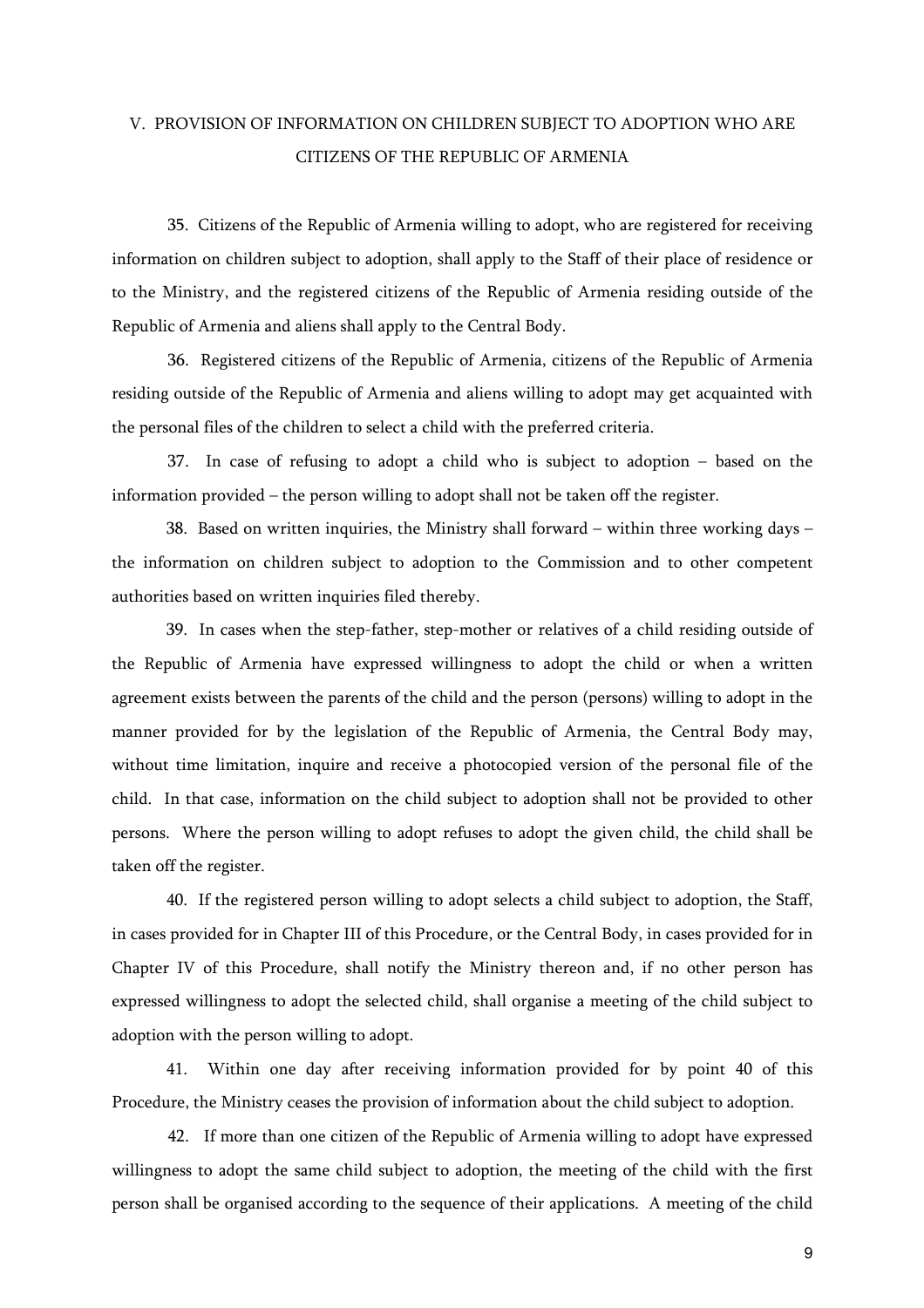with the other person willing to adopt shall be organised in case where the first person has not expressed willingness to adopt the given child within fifteen days.

 43. If the registered citizen of the Republic of Armenia, the registered citizen of the Republic of Armenia residing outside of the Republic of Armenia or the registered alien willing to adopt have applied with a willingness to adopt the same child during the same period of time (within seven working days from the moment of application), the priority for meeting with the child shall be given to the citizen of the Republic of Armenia willing to adopt.

44. The meeting of a child with an alien or a citizen of the Republic of Armenia residing outside of the Republic of Armenia willing to adopt shall be organised in case when the citizen of the Republic of Armenia willing to adopt has not expressed willingness to adopt the child within fifteen days after the meeting.

# VI. ADOPTION OF CHILDREN SUBJECT TO ADOPTION WHO ARE CITIZENS OF THE REPUBLIC OF ARMENIA BY THE CITIZENS OF THE REPUBLIC OF ARMENIA

45. When selecting a child subject to adoption, a citizen of the Republic of Armenia willing to adopt shall apply to the Staff of his or her place of residence, which shall send the inquiry (notification) (Form No. 7) on the child subject to adoption to the Ministry within two working days.

 46. After carrying out respective examination (availability of other applications on adoption, etc.), the Ministry shall inform the Staff – within three working days – on the eligibility for adoption; whereas in case of issuing a positive response, the Ministry shall also cease – within one day – the provision of information on the child subject to adoption to other bodies or persons willing to adopt.

# VII. ADOPTION OF CHILDREN SUBJECT TO ADOPTION WHO ARE CITIZENS OF THE REPUBLIC OF ARMENIA BY ALIENS OR BY CITIZENS OF THE REPUBLIC OF ARMENIA RESIDING OUTSIDE OF THE REPUBLIC OF ARMENIA

47. An alien or a citizen of the Republic of Armenia residing outside of the Republic of Armenia willing to adopt shall apply to the Central Body in case of selecting a child subject to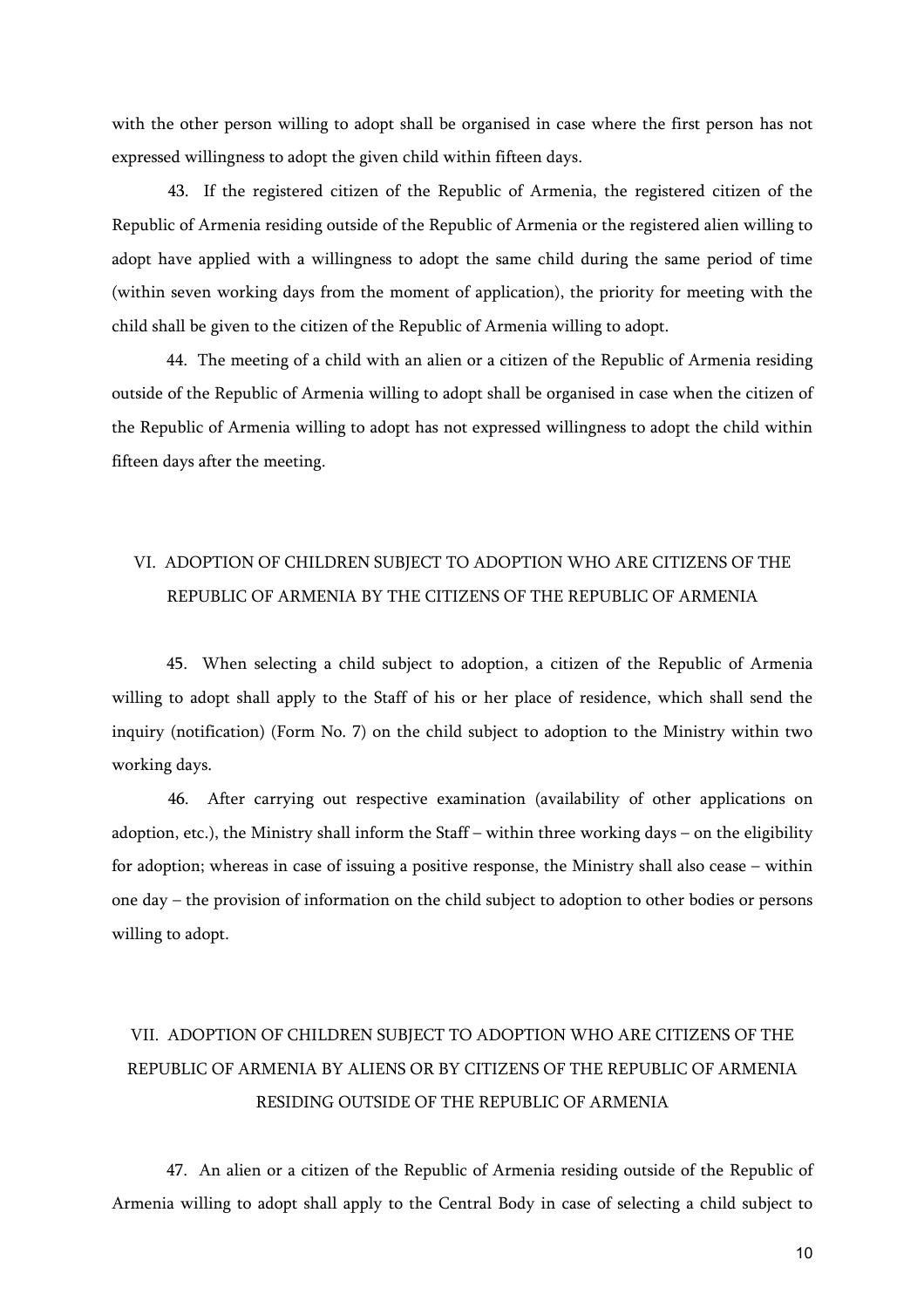adoption, and the Central Body shall inform thereon in writing to the Ministry within three working days.

48. After carrying out the respective examination (availability of other applications on adoption, etc.), the Ministry – within three working days – shall inform the Central Body in writing on the eligibility for adoption and, if necessary, shall also send the photocopied version of the personal file of the child subject to adoption.

49. If more than one alien or citizen of the Republic of Armenia residing outside of the Republic of Armenia have expressed willingness to adopt the same child subject to adoption, their meeting with the child shall be organised in the sequence provided for in point 42 of this Procedure.

50. The Central Body shall send the personal files of the alien or the citizen of the Republic of Armenia residing outside of the Republic of Armenia willing to adopt to the Staff of the Government of the Republic of Armenia – within three working days – together with the statement of the Ministry.

51. The Staff of the Government of the Republic of Armenia shall send the copies of the required documents – within three working days – to the Police of the Republic of Armenia adjunct to the Government of the Republic of Armenia (hereinafter referred to as "the Police"), which shall inform in writing on the results of the respective examination to the Staff of the Government of the Republic of Armenia within ten working days.

52. In case of giving permission for (preliminary consent) or declining the adoption upon the decision of the Government of the Republic of Armenia, the Staff of the Government of the Republic of Armenia shall notify the Central Body within three working days, sending back also all the received documents.

53. Based on a court judgment on adoption having entered into legal force, after registering the adoption record in bodies of civil status registration, an alien or a citizen of the Republic of Armenia residing outside of the Republic of Armenia shall submit the following to the Central Body – together with the application – for the purpose of receiving a certificate defined by Article 23 of the Convention:

(1) court judgment on adoption entered into legal force (copy);

(2) birth and adoption certificates of the child (copies);

(3) copies of identification documents of the adopter (adopters).

54. Within three working days after receiving the application, the Central Body shall issue a certificate attesting intercountry adoption (Form No. 8).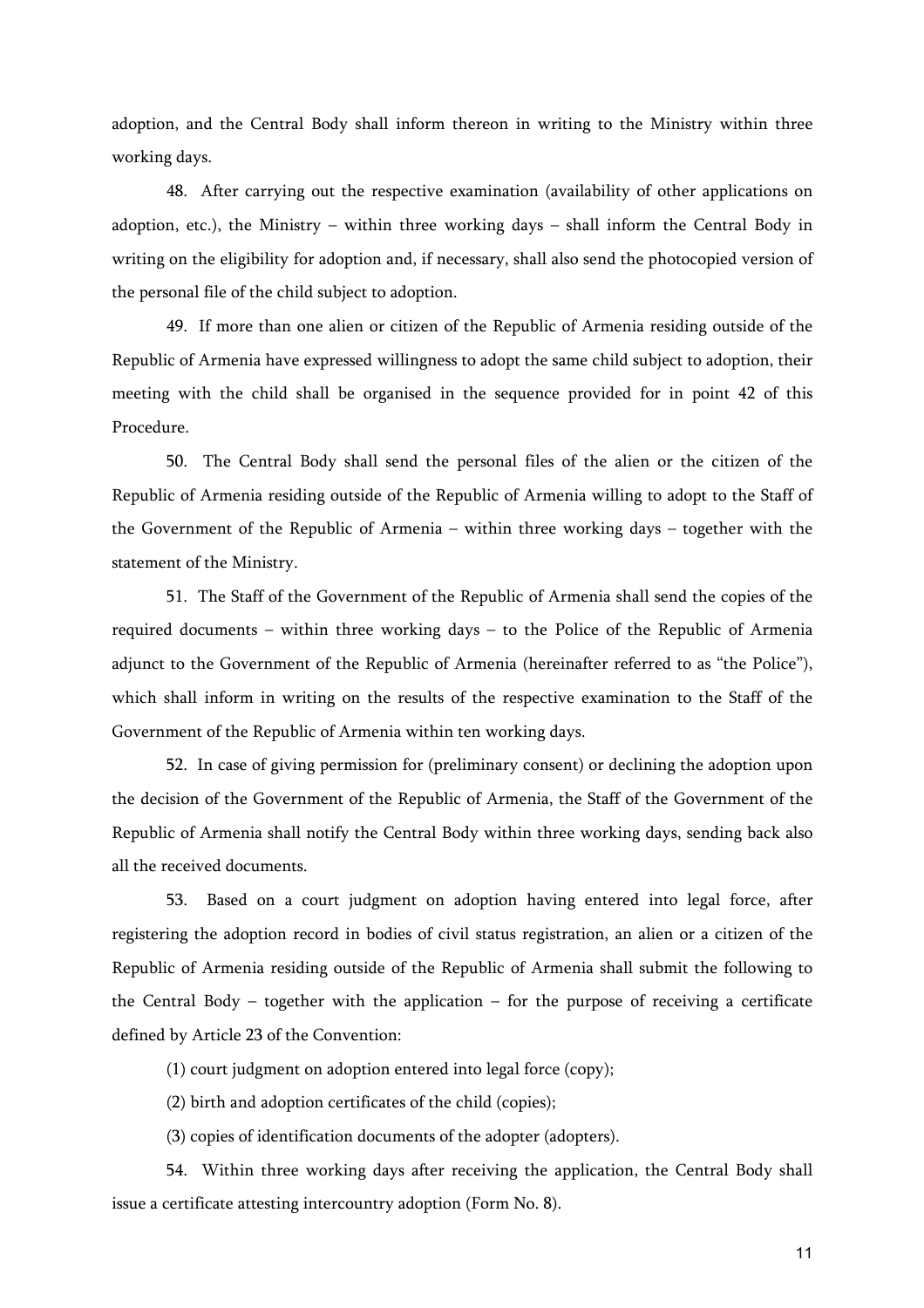#### VIII. FINAL PROVISIONS

55. All the applications provided for by this Procedure shall be submitted in writing.

56. Within three working days after registering the adoption of a child adopted by citizens of the Republic of Armenia, by aliens and citizens of the Republic of Armenia residing outside of the Republic of Armenia, the territorial division of the Civil Status Registration Body of the Republic of Armenia shall send the photocopies of the court judgment on adoption having entered into legal force, of the identification documents of the adopter (adopters), and the copy of registration of the adoption record to the Ministry.

57. After adoption of the child or after expiry of the positive opinion on the eligibility for adoption, personal files shall be kept in the manner prescribed by the legislation of the Republic of Armenia.

58. After expiry of the positive opinion on the eligibility for adoption, upon the request of an alien or a citizen of the Republic of Armenia residing outside of the Republic of Armenia, the Armenian translations of his or her passport, certificates of registration of civil status acts as well as the originals of other documents valid at the moment of application may be returned, while the copies shall be kept in the file.

59. The Staff, in cases provided for in Chapter 3 of this Procedure, or the Secretariat of the Commission, in cases provided for in Chapter 4 of this Procedure, shall issue one copy of opinion on adoption within three working days, based on the application of the person willing to adopt.

60. For the purpose of being registered as a person willing to adopt, an alien permanently residing in the Republic of Armenia shall apply to the Central Body, by submitting documents provided for by point 7 of this Procedure and the permission or the letter of recommendation of the competent authority of the given country (whereof the person is a citizen) on registration in the Republic of Armenia as a person willing to adopt.

61. An alien permanently residing in the Republic of Armenia may submit the documents defined in sub-points 2-6 of point 7 of this Procedure, provided by competent authorities of the Republic of Armenia.

62. The citizens of the Republic of Armenia, in cases provided for in Chapter 6 of this Procedure, and the aliens or citizens of the Republic of Armenia residing outside of the Republic of Armenia as well as aliens permanently residing in the Republic of Armenia, in cases provided for in Chapter 7 of this Procedure, shall apply to the court of general jurisdiction of the place of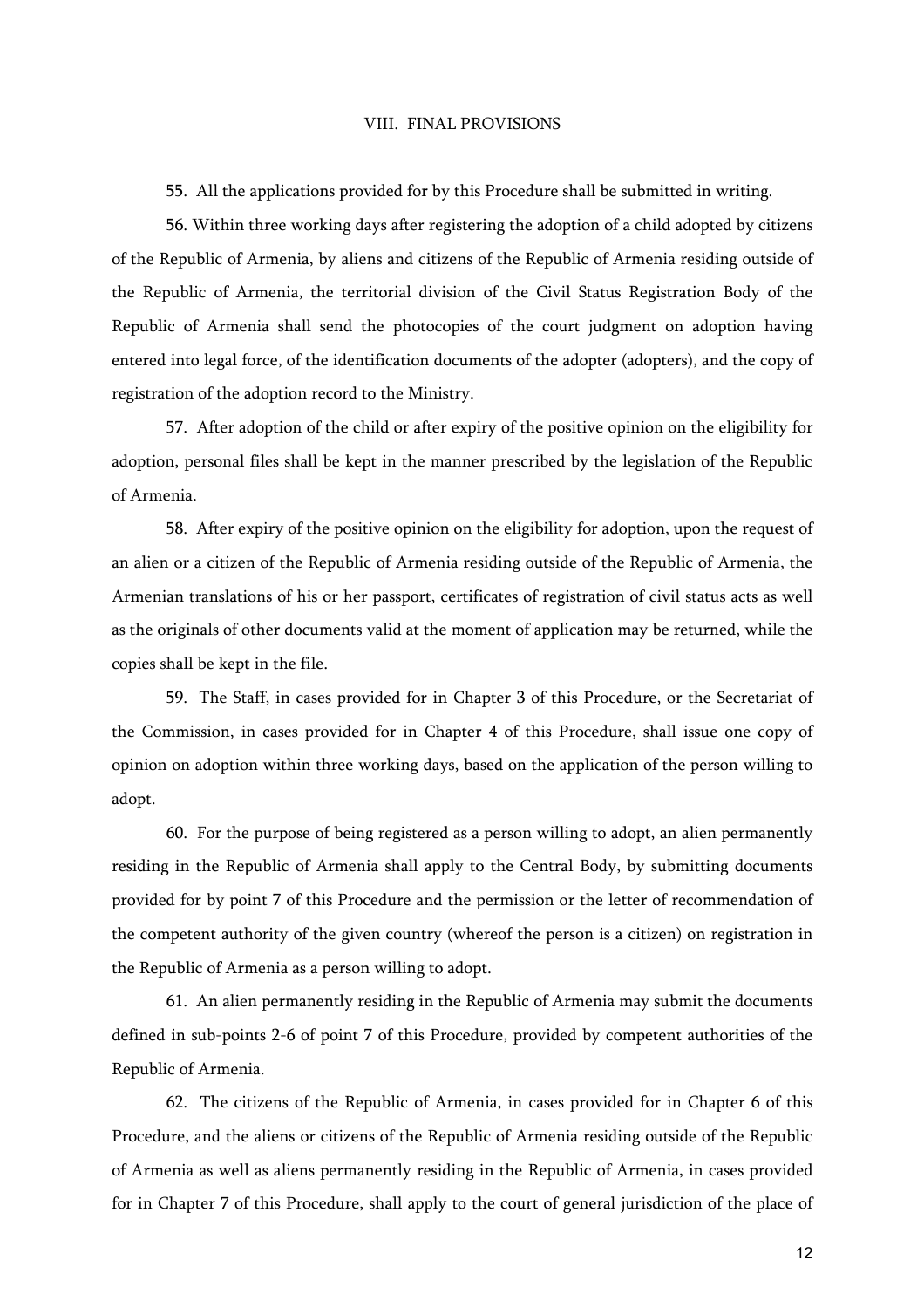residence (place of location) of the child with a view to obtain the approval of the adoption in accordance with the requirements of the Civil Code of the Republic of Armenia.

63. To adopt a child from a foreign state which is a party to the Convention, citizens of the Republic of Armenia shall apply to the Central Body after having been registered according to this Procedure.

CHIEF OF STAFF OF THE GOVERNMENT OF THE REPUBLIC OF ARMENIA

D. SARGSYAN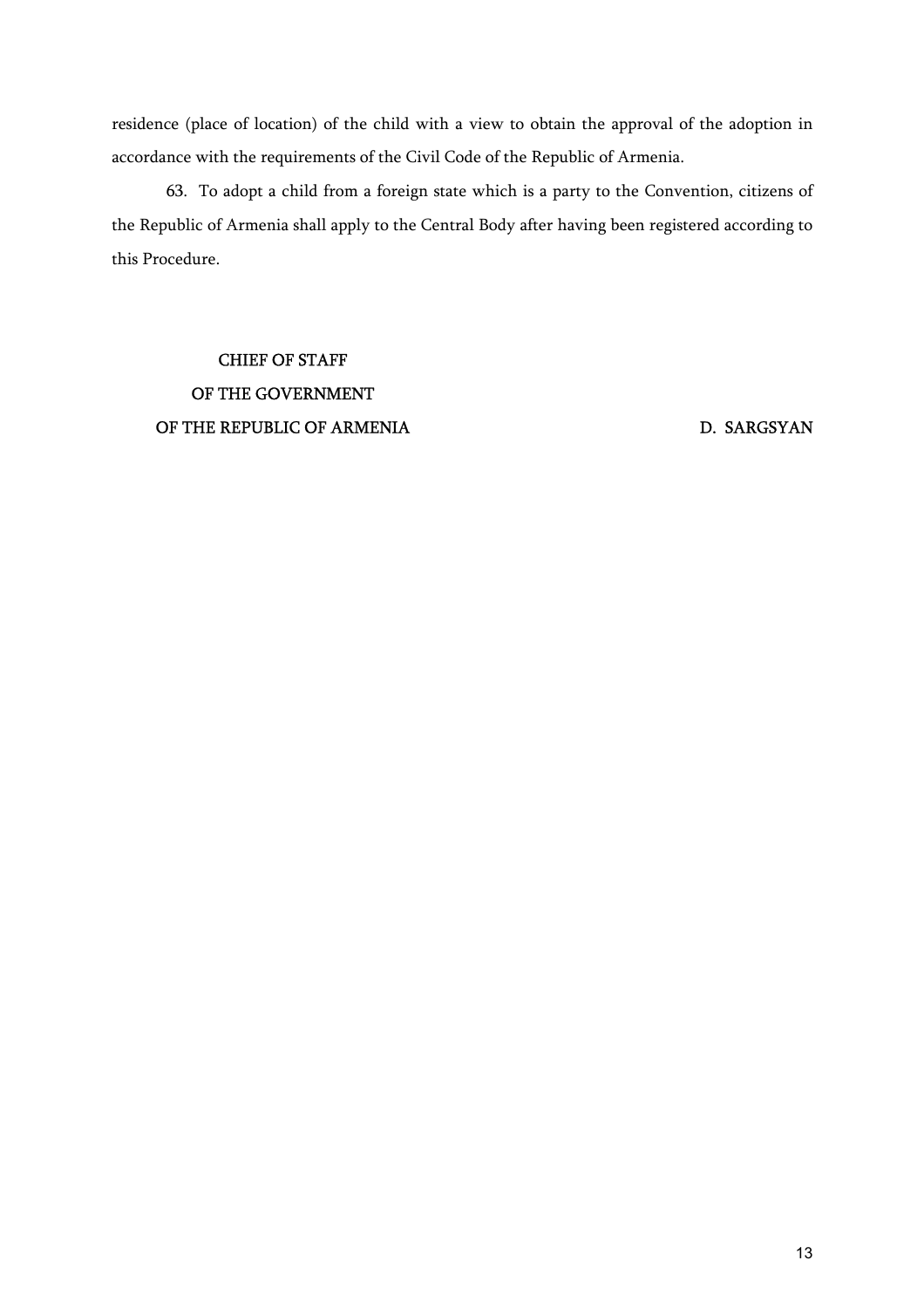# PERSONAL CARD OF A CHILD SUBJECT TO ADOPTION

| (date)                                                                                                                                                  |  |
|---------------------------------------------------------------------------------------------------------------------------------------------------------|--|
| (title of the division)                                                                                                                                 |  |
|                                                                                                                                                         |  |
| (first name, patronymic name, last name)                                                                                                                |  |
|                                                                                                                                                         |  |
|                                                                                                                                                         |  |
|                                                                                                                                                         |  |
| (please, note the name of the facility and time of acceptance)<br>Social status: bereaved of parents, left without parental care, foundling (underline) |  |
|                                                                                                                                                         |  |
| ,我们也不会有一个人的人,我们也不会有一个人的人,我们也不会有一个人的人,我们也不会有一个人的人。""我们的人,我们也不会有一个人的人,我们也不会有一个人的人,<br>(serial number, date of issue, issuing authority)                   |  |
| (height, weight, colour of eyes, colour of hair, other specific features)                                                                               |  |
|                                                                                                                                                         |  |
| Characteristic features<br>(communicable, reserved, etc.)                                                                                               |  |
|                                                                                                                                                         |  |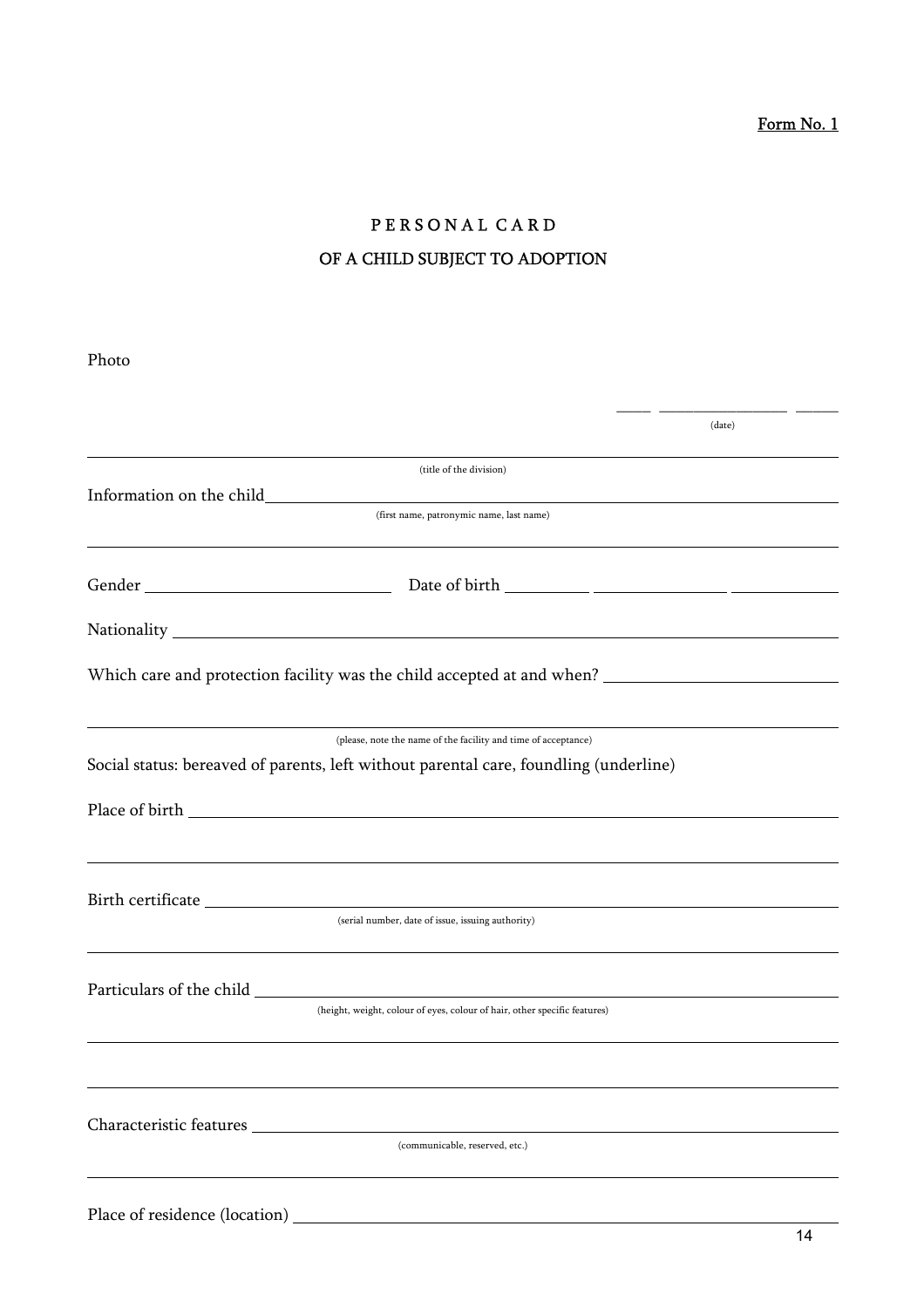| Information about parents, as of the date of filling in this form:                                                            |
|-------------------------------------------------------------------------------------------------------------------------------|
|                                                                                                                               |
| (first name, patronymic name, last name)                                                                                      |
|                                                                                                                               |
|                                                                                                                               |
|                                                                                                                               |
| (place of work,                                                                                                               |
| state of health: normal, chronic sick, disabled)                                                                              |
| (first name, patronymic name, last name)                                                                                      |
|                                                                                                                               |
|                                                                                                                               |
|                                                                                                                               |
| (place of work,                                                                                                               |
| state of health: normal, chronic sick, disabled).                                                                             |
| Siblings, other relatives ___________                                                                                         |
| (first names, patronymic names, last names,                                                                                   |
| places of residence)                                                                                                          |
|                                                                                                                               |
| (death certificate (certificates) of a parent (parents),                                                                      |
| act on the child being foundling, court judgment on depriving parents of parental rights, written consent for adoption, etc.) |
|                                                                                                                               |
|                                                                                                                               |
|                                                                                                                               |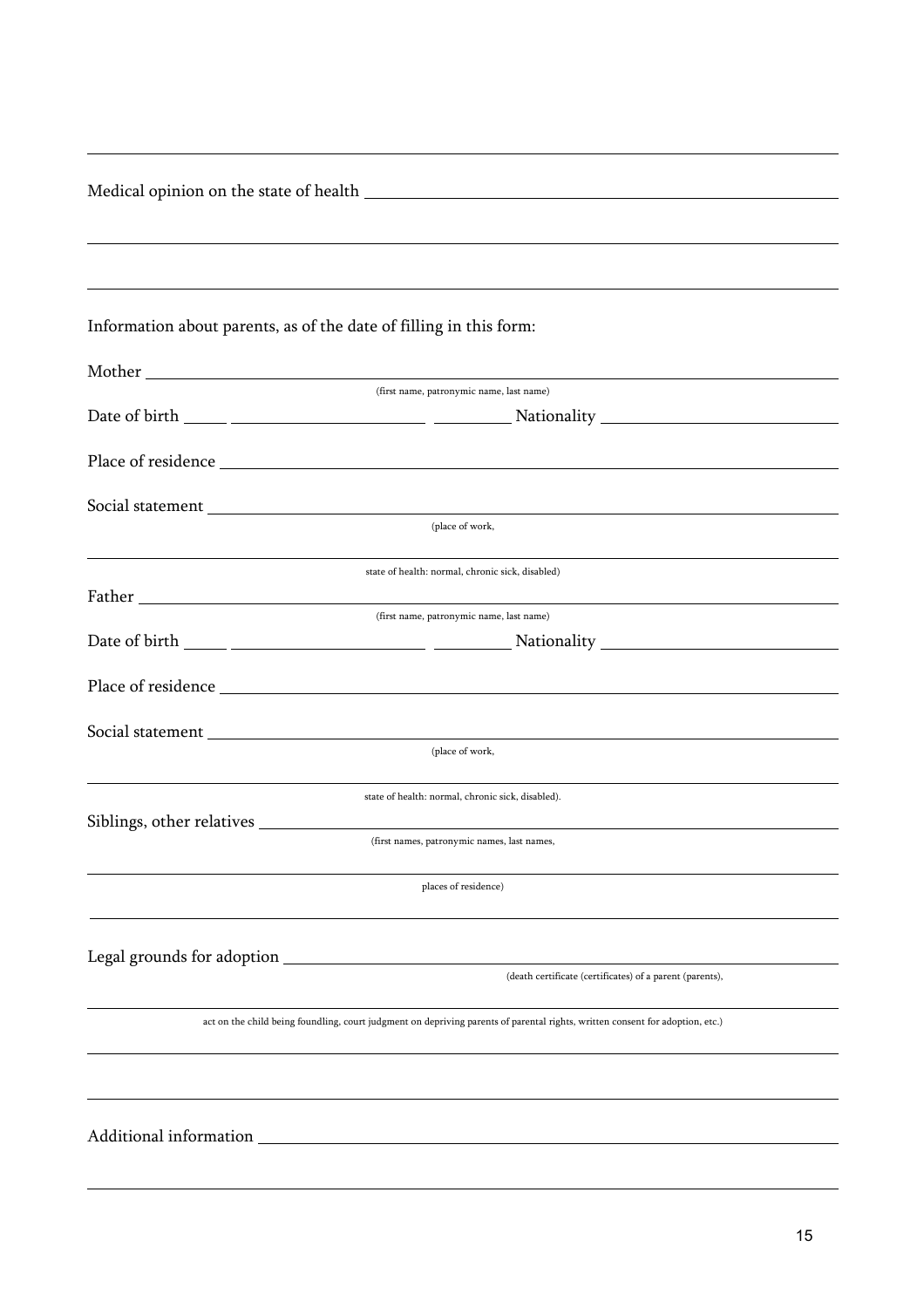(first name, last name)

(signature)

(date)

Seal

j.

 $\overline{a}$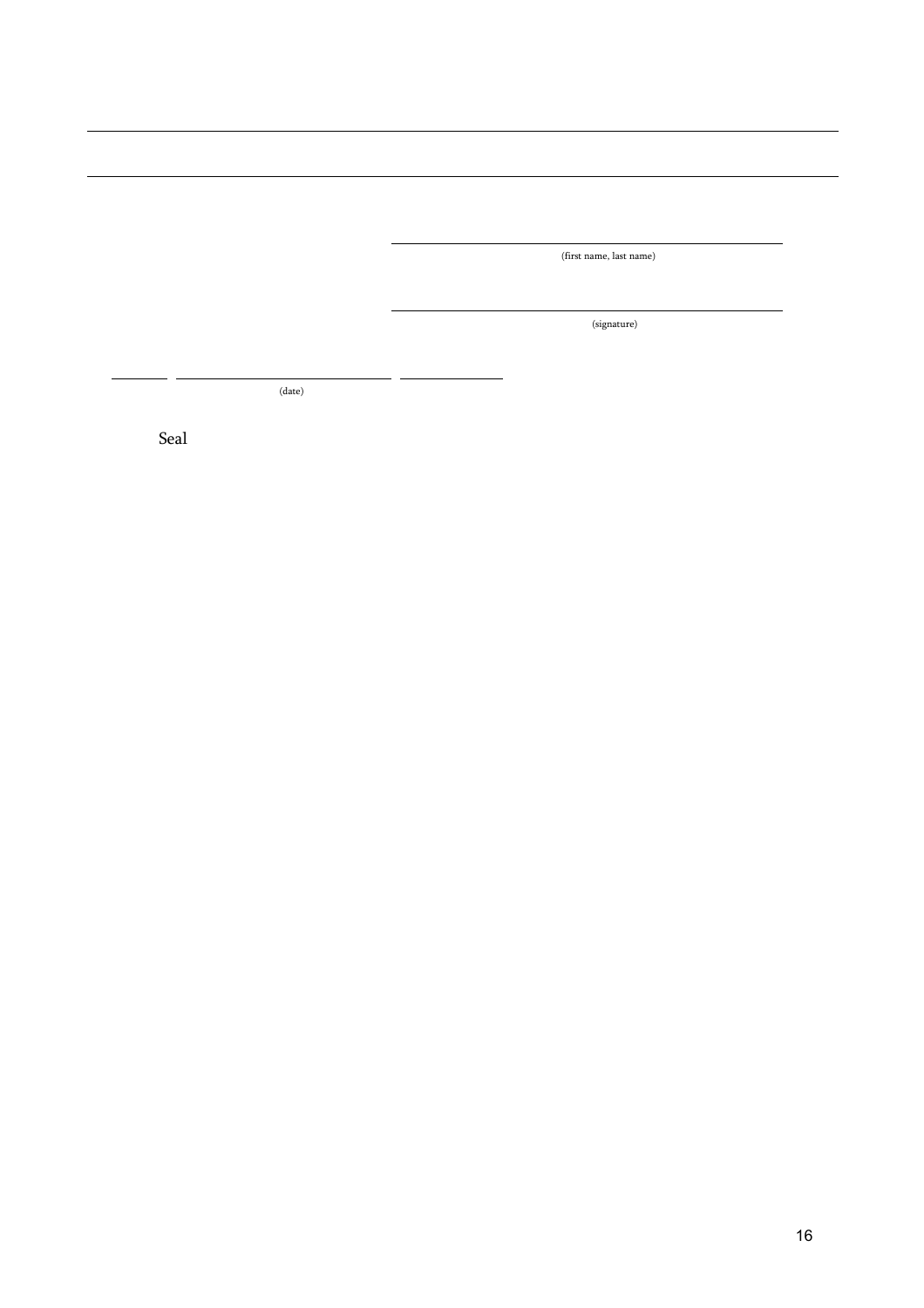# STATEMENT ON INFORMATION ON THE CHILD SUBJECT TO ADOPTION

|                 |                         | (name, patronymic name, last name)                                                                           |
|-----------------|-------------------------|--------------------------------------------------------------------------------------------------------------|
|                 |                         |                                                                                                              |
| (date of birth) |                         | (place of birth)                                                                                             |
|                 |                         |                                                                                                              |
|                 |                         | (place of residence, place of location)                                                                      |
|                 |                         |                                                                                                              |
|                 |                         | (data)                                                                                                       |
|                 |                         |                                                                                                              |
|                 | (title of the division) |                                                                                                              |
|                 |                         | marzpetaran of the Republic of Armenia (of the staff of the Yerevan Municipality - in the city of            |
|                 |                         | Yerevan), as a child subject to adoption, is taken on centralised registration in the Ministry of Labour and |
|                 |                         |                                                                                                              |
|                 |                         | (date)                                                                                                       |
|                 |                         |                                                                                                              |
|                 |                         |                                                                                                              |
|                 |                         |                                                                                                              |
|                 |                         | (first name, last name)                                                                                      |
|                 |                         | (signature)                                                                                                  |
|                 |                         |                                                                                                              |
|                 |                         |                                                                                                              |

(date)

Seal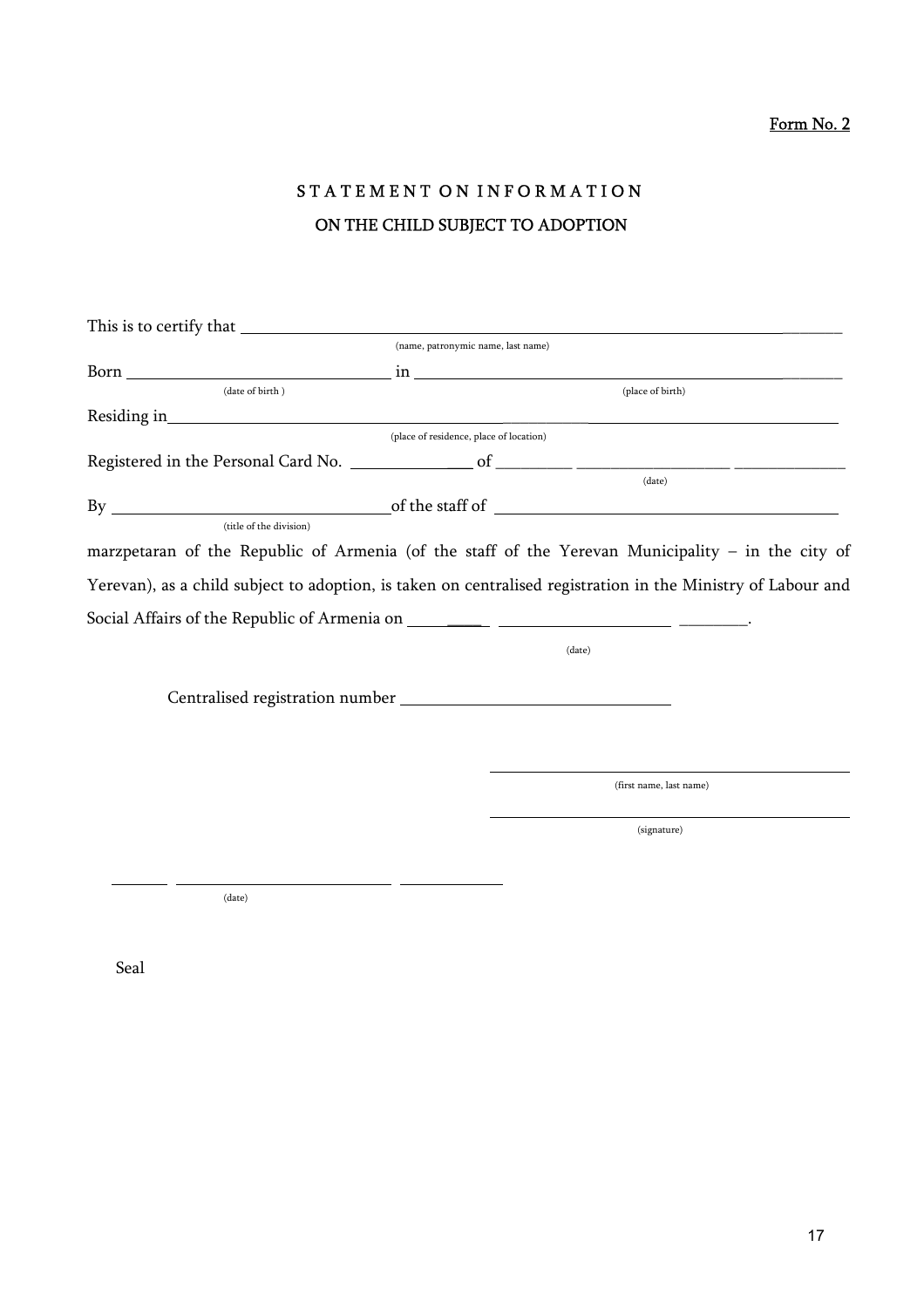|              | (specify the name of authority           |
|--------------|------------------------------------------|
| From citizen | to which the application is submitted)   |
|              | (first name, patronymic name, last name) |
|              |                                          |
|              | Identification document                  |
|              | (name                                    |

serial number, date of issue, issued by)

### A P P L I C A T I O N

| $I, \underline{\hspace{1cm}}$            |
|------------------------------------------|
| (first name, patronymic name, last name) |
|                                          |
|                                          |
|                                          |
|                                          |
|                                          |
|                                          |
|                                          |
|                                          |
|                                          |
|                                          |
|                                          |
|                                          |
|                                          |
|                                          |
|                                          |
|                                          |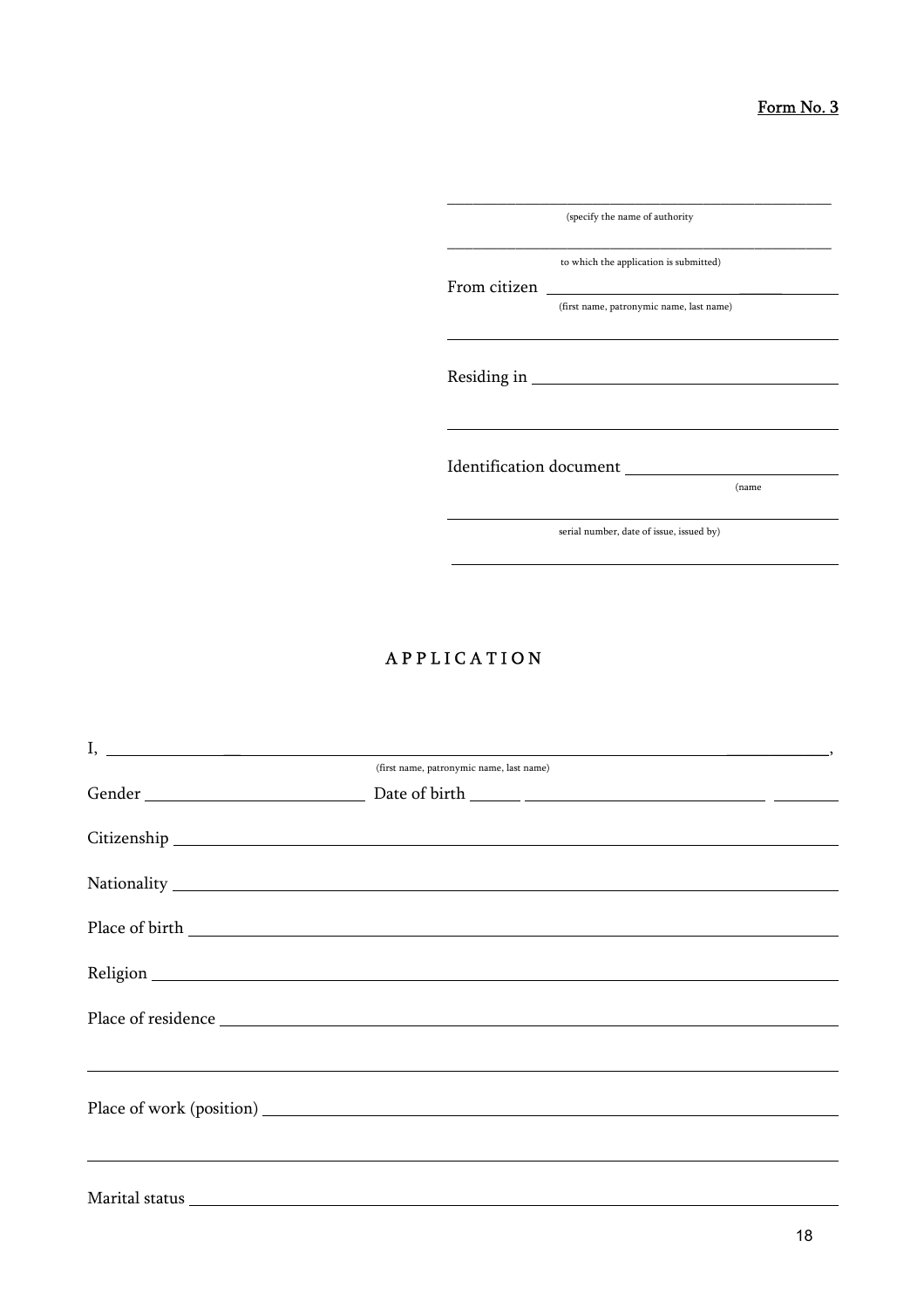(married, single, etc.)

| (normal, chronic sick, disabled, etc.)<br>(gender, age, number, appearance and other<br>particulars of the desired child)<br>,我们也不会有什么。""我们的人,我们也不会有什么?""我们的人,我们也不会有什么?""我们的人,我们也不会有什么?""我们的人,我们也不会有什么?""我们的人<br>I provide additional information about myself __________________________________<br>,我们也不会有什么。""我们的人,我们也不会有什么?""我们的人,我们也不会有什么?""我们的人,我们也不会有什么?""我们的人,我们也不会有什么?""我们的人<br>the control of the control of the control of the control of the control of the control of the control of the control of the control of the control of the control of the control of the control of the control of the control<br>I submit the following documents:<br>the control of the control of the control of the control of<br>the control of the control of the control of the control of the control of<br>(first name, last name)<br>(signature) |  |  |
|----------------------------------------------------------------------------------------------------------------------------------------------------------------------------------------------------------------------------------------------------------------------------------------------------------------------------------------------------------------------------------------------------------------------------------------------------------------------------------------------------------------------------------------------------------------------------------------------------------------------------------------------------------------------------------------------------------------------------------------------------------------------------------------------------------------------------------------------------|--|--|
|                                                                                                                                                                                                                                                                                                                                                                                                                                                                                                                                                                                                                                                                                                                                                                                                                                                    |  |  |
|                                                                                                                                                                                                                                                                                                                                                                                                                                                                                                                                                                                                                                                                                                                                                                                                                                                    |  |  |
|                                                                                                                                                                                                                                                                                                                                                                                                                                                                                                                                                                                                                                                                                                                                                                                                                                                    |  |  |
|                                                                                                                                                                                                                                                                                                                                                                                                                                                                                                                                                                                                                                                                                                                                                                                                                                                    |  |  |
|                                                                                                                                                                                                                                                                                                                                                                                                                                                                                                                                                                                                                                                                                                                                                                                                                                                    |  |  |
|                                                                                                                                                                                                                                                                                                                                                                                                                                                                                                                                                                                                                                                                                                                                                                                                                                                    |  |  |
|                                                                                                                                                                                                                                                                                                                                                                                                                                                                                                                                                                                                                                                                                                                                                                                                                                                    |  |  |
|                                                                                                                                                                                                                                                                                                                                                                                                                                                                                                                                                                                                                                                                                                                                                                                                                                                    |  |  |
|                                                                                                                                                                                                                                                                                                                                                                                                                                                                                                                                                                                                                                                                                                                                                                                                                                                    |  |  |
|                                                                                                                                                                                                                                                                                                                                                                                                                                                                                                                                                                                                                                                                                                                                                                                                                                                    |  |  |
|                                                                                                                                                                                                                                                                                                                                                                                                                                                                                                                                                                                                                                                                                                                                                                                                                                                    |  |  |
|                                                                                                                                                                                                                                                                                                                                                                                                                                                                                                                                                                                                                                                                                                                                                                                                                                                    |  |  |
|                                                                                                                                                                                                                                                                                                                                                                                                                                                                                                                                                                                                                                                                                                                                                                                                                                                    |  |  |
|                                                                                                                                                                                                                                                                                                                                                                                                                                                                                                                                                                                                                                                                                                                                                                                                                                                    |  |  |
|                                                                                                                                                                                                                                                                                                                                                                                                                                                                                                                                                                                                                                                                                                                                                                                                                                                    |  |  |
|                                                                                                                                                                                                                                                                                                                                                                                                                                                                                                                                                                                                                                                                                                                                                                                                                                                    |  |  |
|                                                                                                                                                                                                                                                                                                                                                                                                                                                                                                                                                                                                                                                                                                                                                                                                                                                    |  |  |
|                                                                                                                                                                                                                                                                                                                                                                                                                                                                                                                                                                                                                                                                                                                                                                                                                                                    |  |  |
|                                                                                                                                                                                                                                                                                                                                                                                                                                                                                                                                                                                                                                                                                                                                                                                                                                                    |  |  |
|                                                                                                                                                                                                                                                                                                                                                                                                                                                                                                                                                                                                                                                                                                                                                                                                                                                    |  |  |
|                                                                                                                                                                                                                                                                                                                                                                                                                                                                                                                                                                                                                                                                                                                                                                                                                                                    |  |  |
|                                                                                                                                                                                                                                                                                                                                                                                                                                                                                                                                                                                                                                                                                                                                                                                                                                                    |  |  |
|                                                                                                                                                                                                                                                                                                                                                                                                                                                                                                                                                                                                                                                                                                                                                                                                                                                    |  |  |
|                                                                                                                                                                                                                                                                                                                                                                                                                                                                                                                                                                                                                                                                                                                                                                                                                                                    |  |  |
|                                                                                                                                                                                                                                                                                                                                                                                                                                                                                                                                                                                                                                                                                                                                                                                                                                                    |  |  |
|                                                                                                                                                                                                                                                                                                                                                                                                                                                                                                                                                                                                                                                                                                                                                                                                                                                    |  |  |
|                                                                                                                                                                                                                                                                                                                                                                                                                                                                                                                                                                                                                                                                                                                                                                                                                                                    |  |  |
|                                                                                                                                                                                                                                                                                                                                                                                                                                                                                                                                                                                                                                                                                                                                                                                                                                                    |  |  |
|                                                                                                                                                                                                                                                                                                                                                                                                                                                                                                                                                                                                                                                                                                                                                                                                                                                    |  |  |
|                                                                                                                                                                                                                                                                                                                                                                                                                                                                                                                                                                                                                                                                                                                                                                                                                                                    |  |  |
|                                                                                                                                                                                                                                                                                                                                                                                                                                                                                                                                                                                                                                                                                                                                                                                                                                                    |  |  |
| (date)                                                                                                                                                                                                                                                                                                                                                                                                                                                                                                                                                                                                                                                                                                                                                                                                                                             |  |  |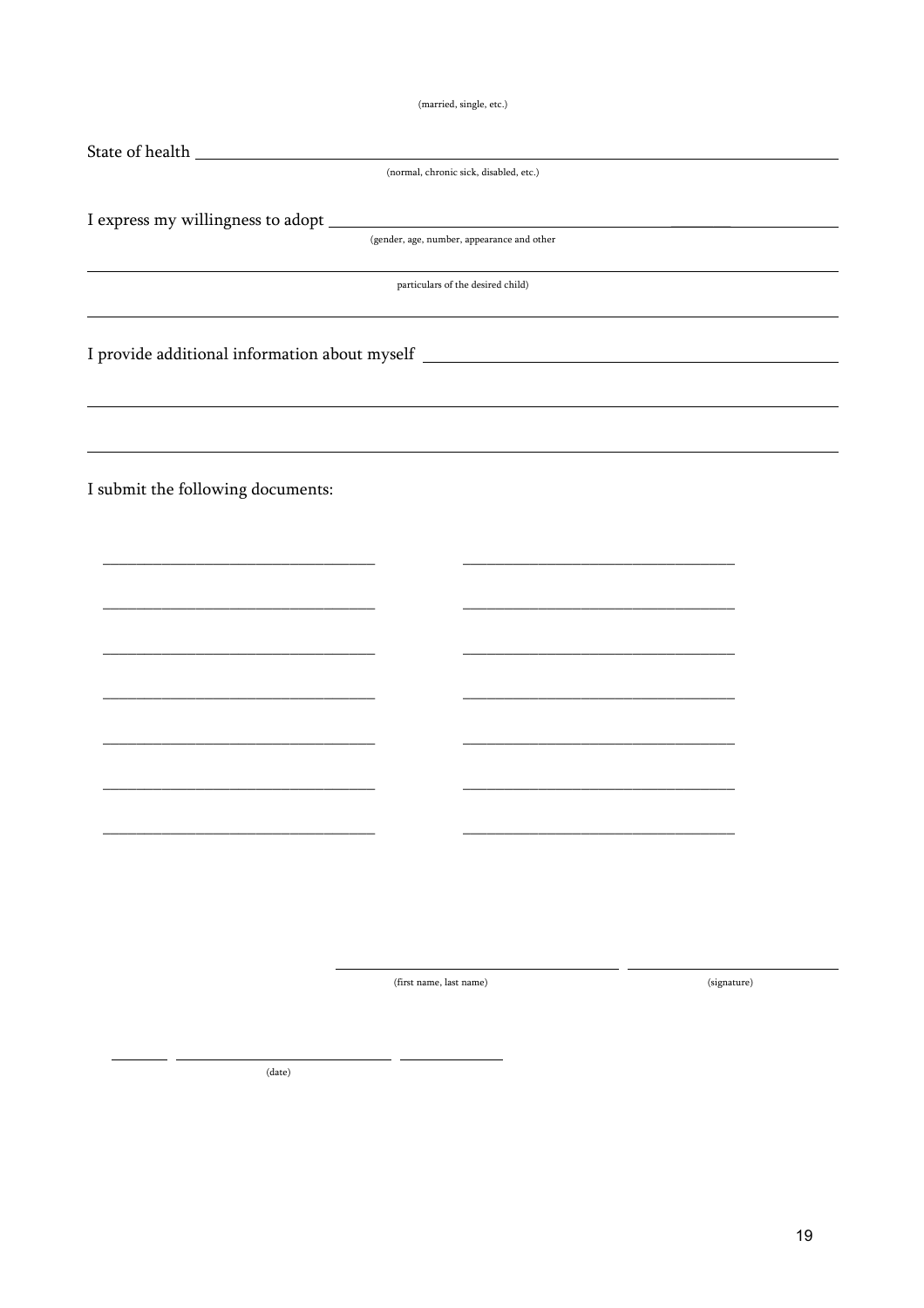### PERSONAL CARD No. \_\_\_\_\_

### OF THE PERSON WILLING TO ADOPT

| (date)                                                                                                                                                                                                                         |                                                  |                                          |
|--------------------------------------------------------------------------------------------------------------------------------------------------------------------------------------------------------------------------------|--------------------------------------------------|------------------------------------------|
|                                                                                                                                                                                                                                | (title of the division)                          |                                          |
| Information about the person (as of the date of filling in the form): ______________________________                                                                                                                           |                                                  |                                          |
|                                                                                                                                                                                                                                |                                                  | (first name, patronymic name, last name) |
|                                                                                                                                                                                                                                |                                                  |                                          |
|                                                                                                                                                                                                                                |                                                  |                                          |
|                                                                                                                                                                                                                                |                                                  |                                          |
|                                                                                                                                                                                                                                |                                                  |                                          |
|                                                                                                                                                                                                                                |                                                  |                                          |
|                                                                                                                                                                                                                                | (title, serial number, date of issue, issued by) |                                          |
|                                                                                                                                                                                                                                |                                                  |                                          |
|                                                                                                                                                                                                                                |                                                  |                                          |
|                                                                                                                                                                                                                                |                                                  |                                          |
|                                                                                                                                                                                                                                |                                                  |                                          |
|                                                                                                                                                                                                                                |                                                  |                                          |
| State of health                                                                                                                                                                                                                | (married, single, etc.)                          |                                          |
|                                                                                                                                                                                                                                | (normal, chronic sick, disabled, etc.)           |                                          |
| Information about the desired child                                                                                                                                                                                            | (gender, age, number, appearance and other       |                                          |
|                                                                                                                                                                                                                                | particulars)                                     |                                          |
| Additional information entrance and a series of the series of the series of the series of the series of the series of the series of the series of the series of the series of the series of the series of the series of the se |                                                  |                                          |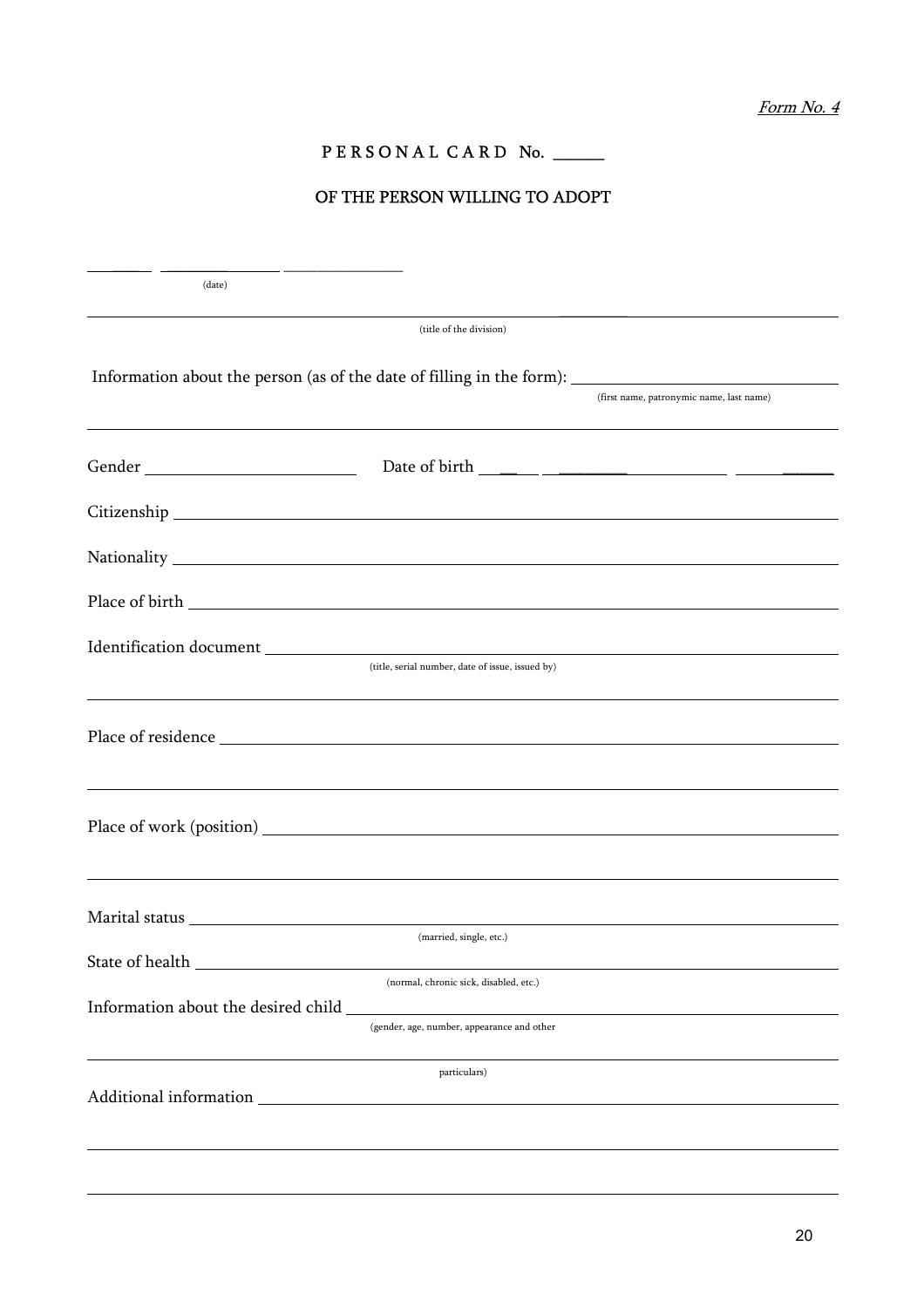$\mathcal{L} = \{ \mathcal{L} \mid \mathcal{L} \in \mathcal{L} \}$  , where  $\mathcal{L} = \{ \mathcal{L} \mid \mathcal{L} \in \mathcal{L} \}$ (first name, last name)

 \_\_\_ \_\_\_\_\_\_ (signature)

(date)

Seal

j.

 $\overline{a}$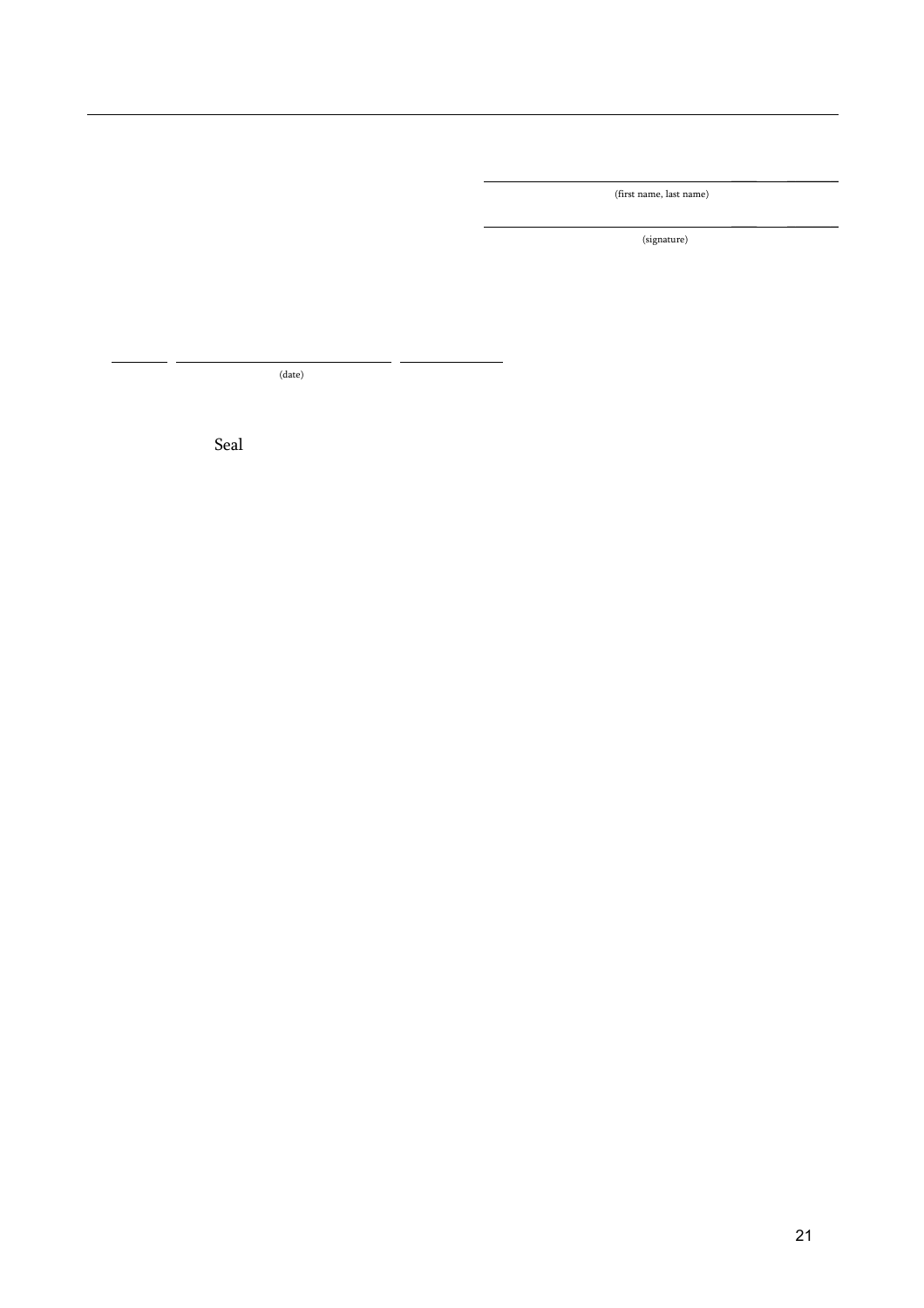Form No. 5

### STATEMENT ON INFORMATION ON THE PERSON WILLING TO ADOPT

|                                                                                                            | (first name, patronymic name, last name) |
|------------------------------------------------------------------------------------------------------------|------------------------------------------|
|                                                                                                            |                                          |
| (date of birth)                                                                                            | (place of birth)                         |
|                                                                                                            |                                          |
| (place of residence)                                                                                       |                                          |
|                                                                                                            |                                          |
|                                                                                                            | (data)                                   |
|                                                                                                            |                                          |
| (title of the division)                                                                                    |                                          |
| marzpetaran of the Republic of Armenia (of the staff of the Yerevan Municipality - in the city of          |                                          |
| Yerevan) is taken on centralised registration in the Ministry of Labour and Social Affairs of the Republic |                                          |
|                                                                                                            |                                          |
|                                                                                                            |                                          |
| (date)                                                                                                     |                                          |
|                                                                                                            |                                          |
|                                                                                                            |                                          |
|                                                                                                            |                                          |
|                                                                                                            |                                          |
|                                                                                                            |                                          |
|                                                                                                            | (first name, last name)                  |
|                                                                                                            |                                          |
|                                                                                                            |                                          |
|                                                                                                            | (signature)                              |
|                                                                                                            |                                          |
|                                                                                                            |                                          |
| (data)                                                                                                     |                                          |

Seal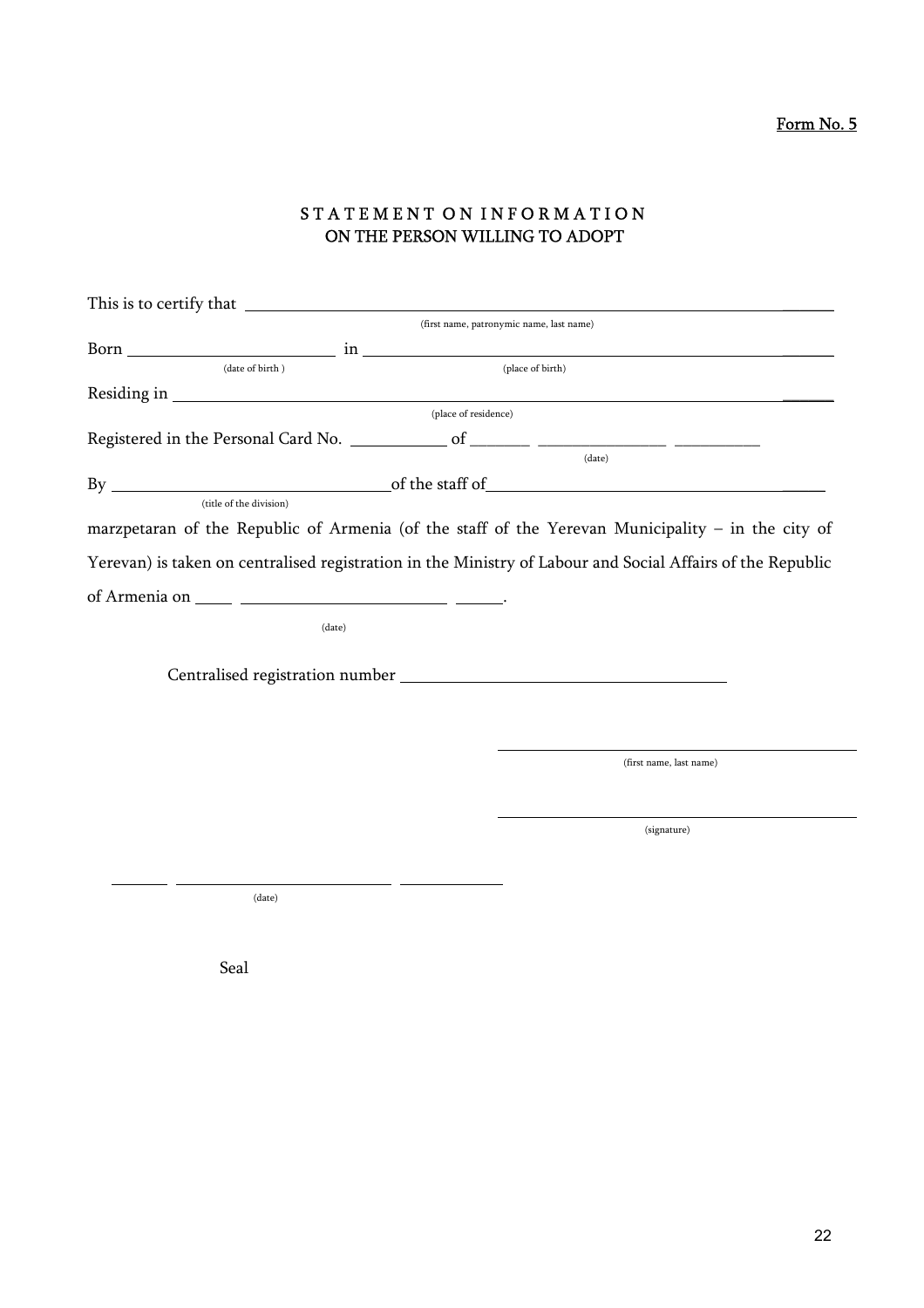### STATEMENT ON INFORMATION ON THE PERSON WILLING TO ADOPT

|                                                                                                                         | (first name, patronymic name, last name) |
|-------------------------------------------------------------------------------------------------------------------------|------------------------------------------|
| Citizen <b>Executive Community Community</b> Control of the Community Community Community Community Community Community |                                          |
|                                                                                                                         |                                          |
|                                                                                                                         |                                          |
| (date)                                                                                                                  |                                          |
|                                                                                                                         |                                          |
| (place of residence)                                                                                                    |                                          |
|                                                                                                                         |                                          |
| is taken on centralised registration in the Ministry of Labour and Social Affairs of the Republic of                    |                                          |
|                                                                                                                         |                                          |
| (date)                                                                                                                  |                                          |
|                                                                                                                         |                                          |
|                                                                                                                         |                                          |
|                                                                                                                         |                                          |
|                                                                                                                         | (first name, last name)                  |
|                                                                                                                         |                                          |
|                                                                                                                         | (signature)                              |
|                                                                                                                         |                                          |

(date)

Seal

i.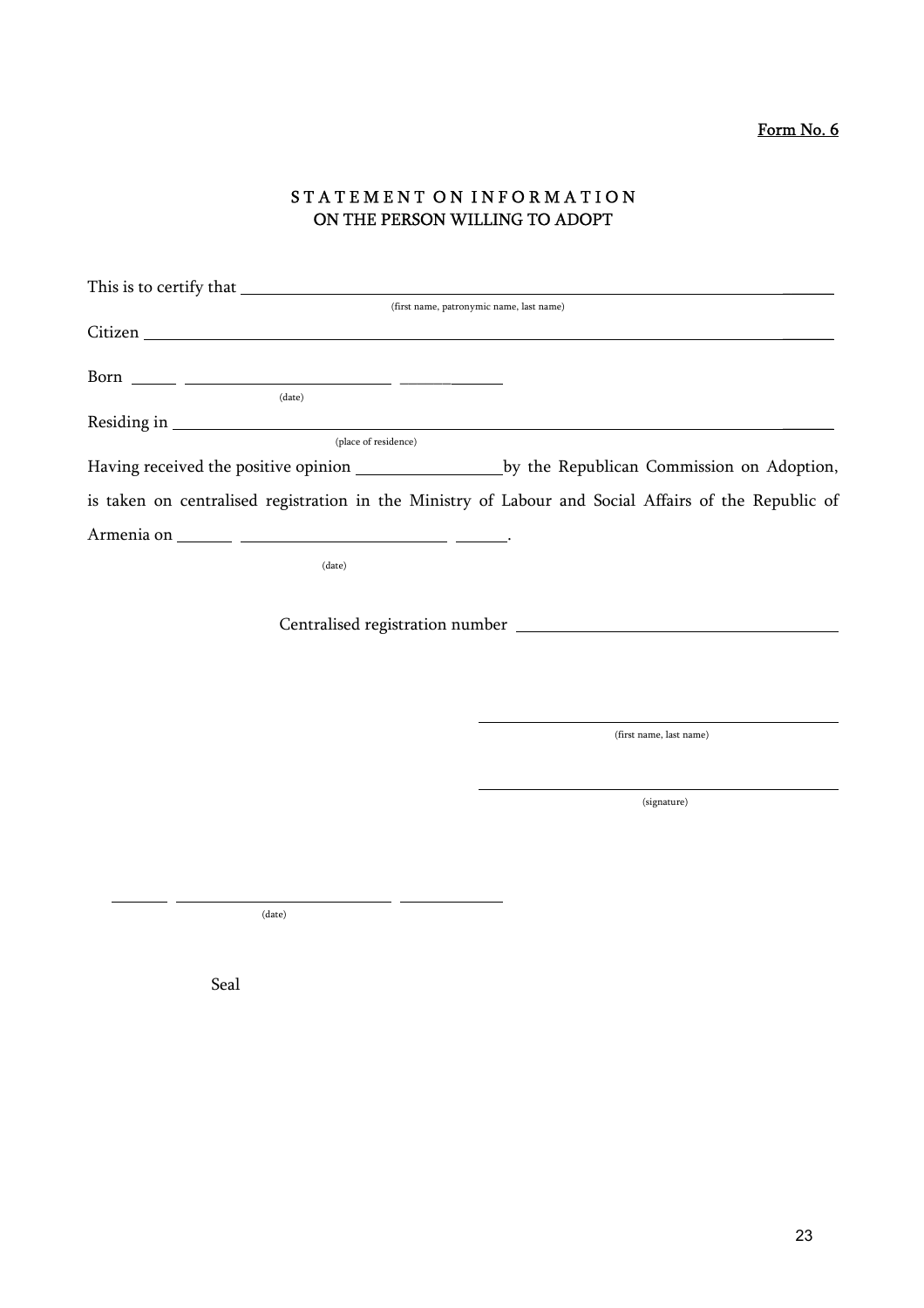Form No.7

# INQUIRY (NOTIFICATION)

|                             | (first name, patronymic name, last name)                                                                     |
|-----------------------------|--------------------------------------------------------------------------------------------------------------|
|                             |                                                                                                              |
| ${\rm (date\ of\ birth\ )}$ | $(\rm place~of~birth)$                                                                                       |
|                             |                                                                                                              |
|                             | (place of residence, place of location)                                                                      |
|                             |                                                                                                              |
|                             | (date)                                                                                                       |
|                             |                                                                                                              |
| (title of the division)     |                                                                                                              |
|                             | marzpetaran of the Republic of Armenia (of the staff of the Yerevan Municipality - in the city of            |
|                             | Yerevan), as a child subject to adoption, is taken on centralised registration in the Ministry of Labour and |
|                             |                                                                                                              |
|                             | (date)                                                                                                       |
|                             |                                                                                                              |
|                             |                                                                                                              |
|                             | (first name, patronymic name, last name)                                                                     |
|                             |                                                                                                              |
|                             |                                                                                                              |
|                             | Please, examine and inform on the eligibility for adoption.                                                  |
|                             |                                                                                                              |

 $\overline{a}$ 

(first name, last name)

(signature)

(date)

Seal

j.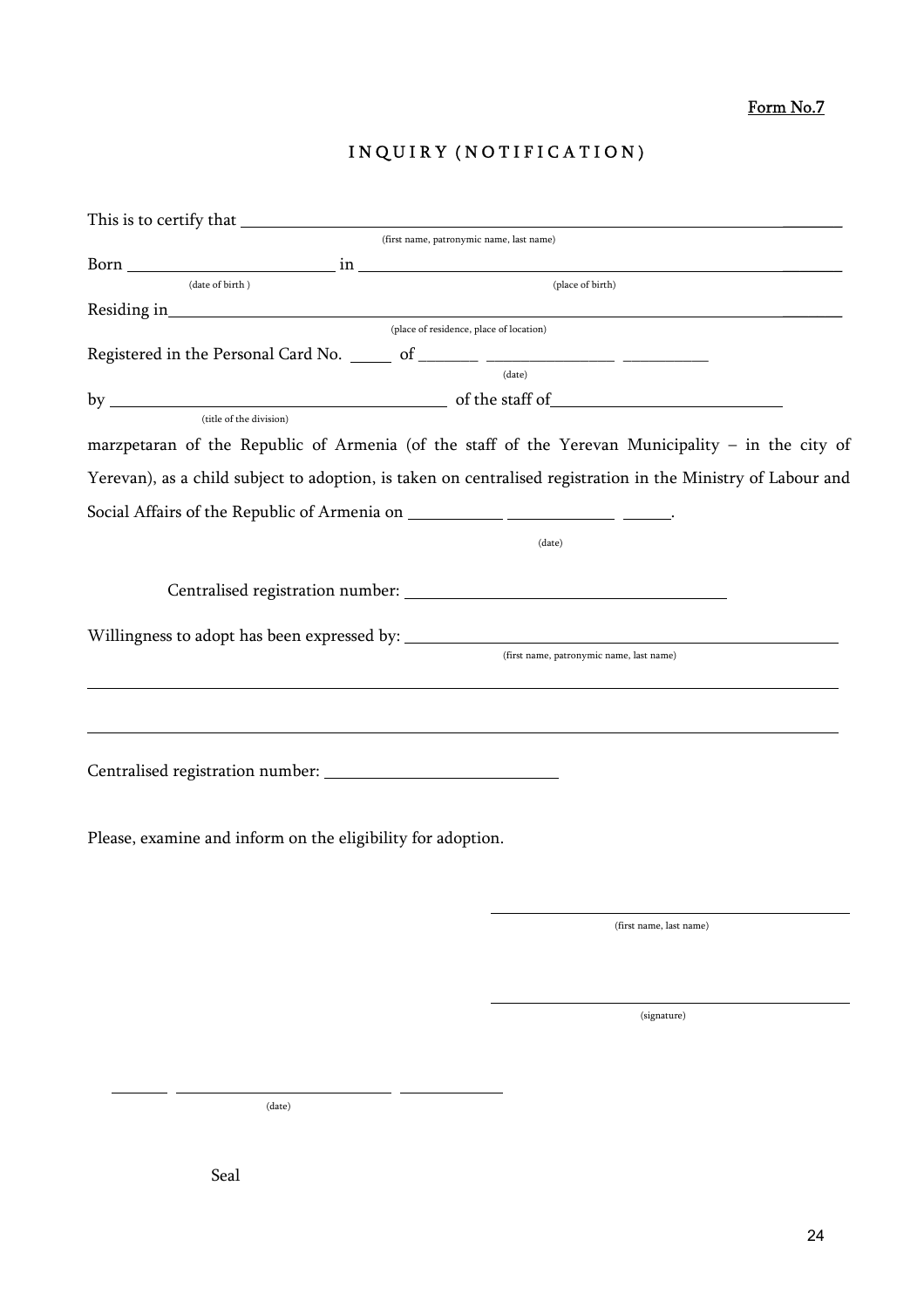Form No. 8

### C E R T I F I C A T E ATTESTING INTERCOUNTRY ADOPTION

In accordance with Article 23 of the Hague Convention on Protection of Children and Co-operation in Respect of Intercountry Adoption of 29 May 1993:

#### 1. The Central Body

| (title and place of location of the competent authority of the country of adoption)                                                                                                                                            |
|--------------------------------------------------------------------------------------------------------------------------------------------------------------------------------------------------------------------------------|
|                                                                                                                                                                                                                                |
|                                                                                                                                                                                                                                |
|                                                                                                                                                                                                                                |
|                                                                                                                                                                                                                                |
| 2. Attests that the child                                                                                                                                                                                                      |
|                                                                                                                                                                                                                                |
|                                                                                                                                                                                                                                |
|                                                                                                                                                                                                                                |
|                                                                                                                                                                                                                                |
| Gender National Communication of the Communication of the Communication of the Communication of the Communication of the Communication of the Communication of the Communication of the Communication of the Communication of  |
|                                                                                                                                                                                                                                |
|                                                                                                                                                                                                                                |
|                                                                                                                                                                                                                                |
| 3. Has been adopted in accordance with the decision of the following competent authority                                                                                                                                       |
|                                                                                                                                                                                                                                |
|                                                                                                                                                                                                                                |
| (day, month, year of the decision,                                                                                                                                                                                             |
|                                                                                                                                                                                                                                |
| day, month, year of entry into force of the decision)                                                                                                                                                                          |
|                                                                                                                                                                                                                                |
|                                                                                                                                                                                                                                |
|                                                                                                                                                                                                                                |
| 4. By the following persons                                                                                                                                                                                                    |
|                                                                                                                                                                                                                                |
| (1) Adopting father                                                                                                                                                                                                            |
|                                                                                                                                                                                                                                |
|                                                                                                                                                                                                                                |
|                                                                                                                                                                                                                                |
| First name contract the state of the state of the state of the state of the state of the state of the state of the state of the state of the state of the state of the state of the state of the state of the state of the sta |
|                                                                                                                                                                                                                                |
|                                                                                                                                                                                                                                |
|                                                                                                                                                                                                                                |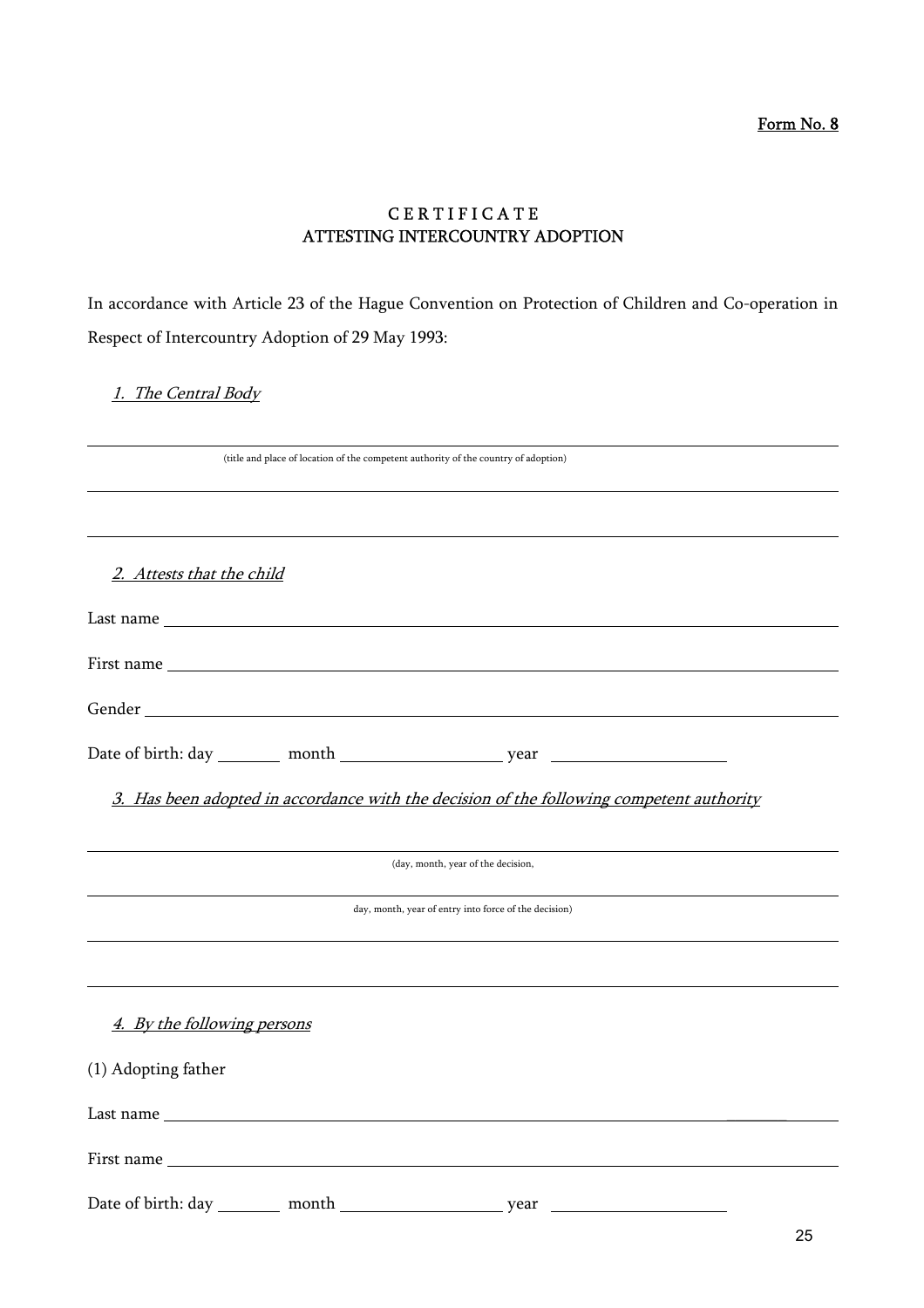Place of permanent residence at the time of adoption  $\overline{a}$ (2) Adopting mother Last name \_\_\_\_\_\_\_ First name Date of birth: day month year Place of permanent residence at the time of adoption  $\overline{a}$  5. The Central Body certifies that the adoption has been made in accordance with the Convention, and the consents defined in sub-point (c) of Article 17 have been provided

(1) Title and place of location of the central competent authority of the country of origin

(2) Title and place of location of the central competent authority of the host country

(first name, last name)

(signature)

(date)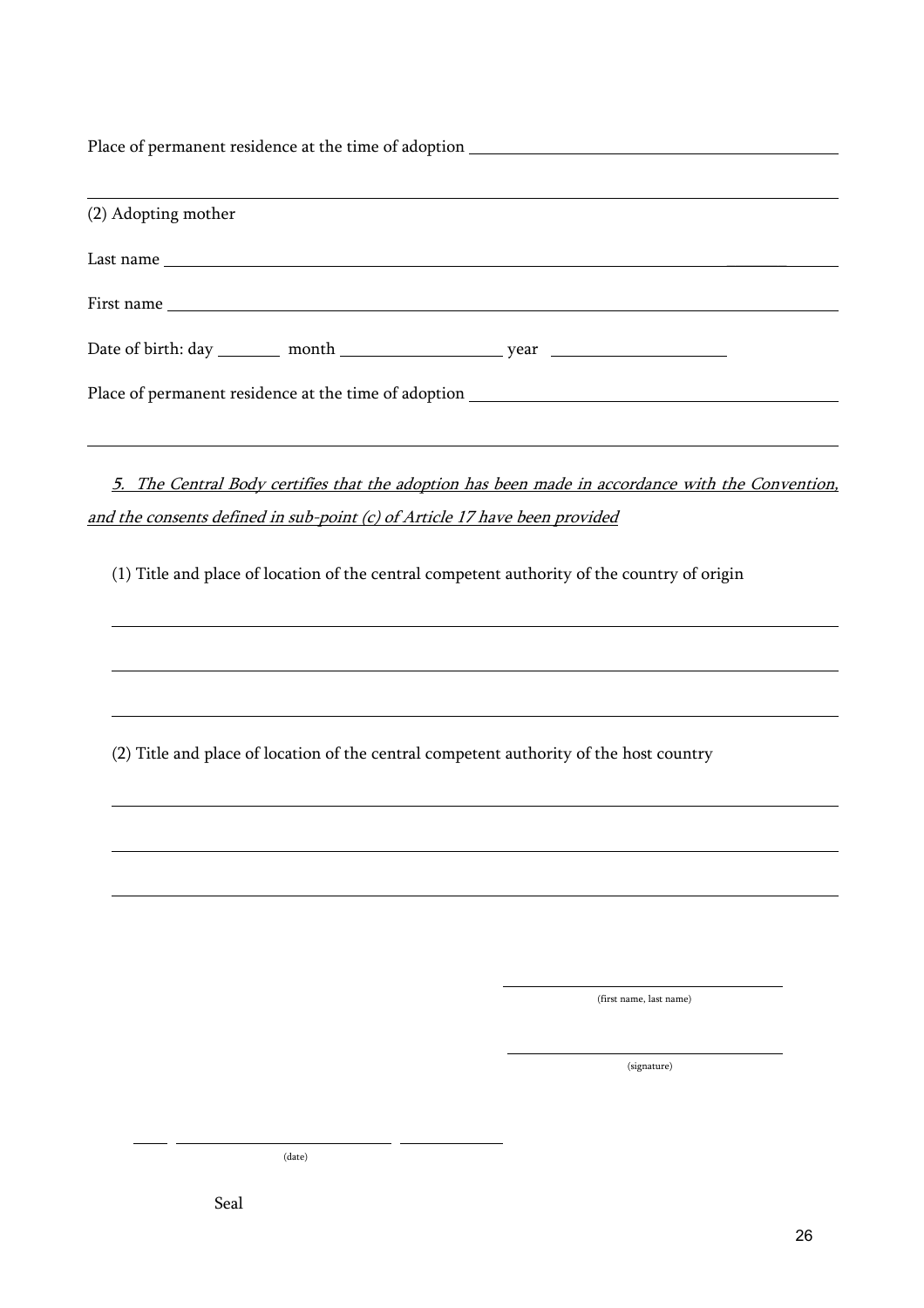Annex No. 2 to the Decision of the Government of the Republic of Armenia No. 269-N of 18 March 2010

#### P R O C E D U R E

# FOR REGISTRATION IN DIPLOMATIC REPRESENTATIONS OR CONSULAR OFFICES OF THE REPUBLIC OF ARMENIA OF A CHILD, WHO IS A CITIZEN OF THE REPUBLIC OF ARMENIA, ADOPTED BY FOREIGN CITIZENS, STATELESS PERSONS AND CITIZENS OF THE REPUBLIC OF ARMENIA RESIDING OUTSIDE OF THE REPUBLIC OF ARMENIA

1. This Procedure defines the relations with regard to registration in diplomatic representations and consular offices of the Republic of Armenia of children, who are citizens of the Republic of Armenia, adopted by foreign citizens, stateless persons and citizens of the Republic of Armenia residing outside of the Republic of Armenia (hereinafter referred to as "adopters").

2. The registration of a child, who is a citizen of the Republic of Armenia, adopted by adopters shall be carried out by the diplomatic representation or the consular office of the Republic of Armenia located in the place of permanent residence of adopters (hereinafter referred to as "consular office").

3. In case there is no consular office within the place of permanent residence of adopters, the registration of the adopted child, who is a citizen of the Republic of Armenia, shall be carried out by the Ministry of Foreign Affairs of the Republic of Armenia.

4. Within three working days after the registration of adoption of a child, who is a citizen of the Republic of Armenia, adopted by adopters, the territorial division of the Civil Status Registration Body of the Republic of Armenia (hereinafter referred to as "the CSRB") shall send the copies of the judgment on adoption entered into legal force and the registration of the adoption record as well as the statement on information on the registration of the adoption record to the Ministry of Justice of the Republic of Armenia which is the Central Body (hereinafter referred to as "the Central Body") appointed by the Government of the Republic of Armenia as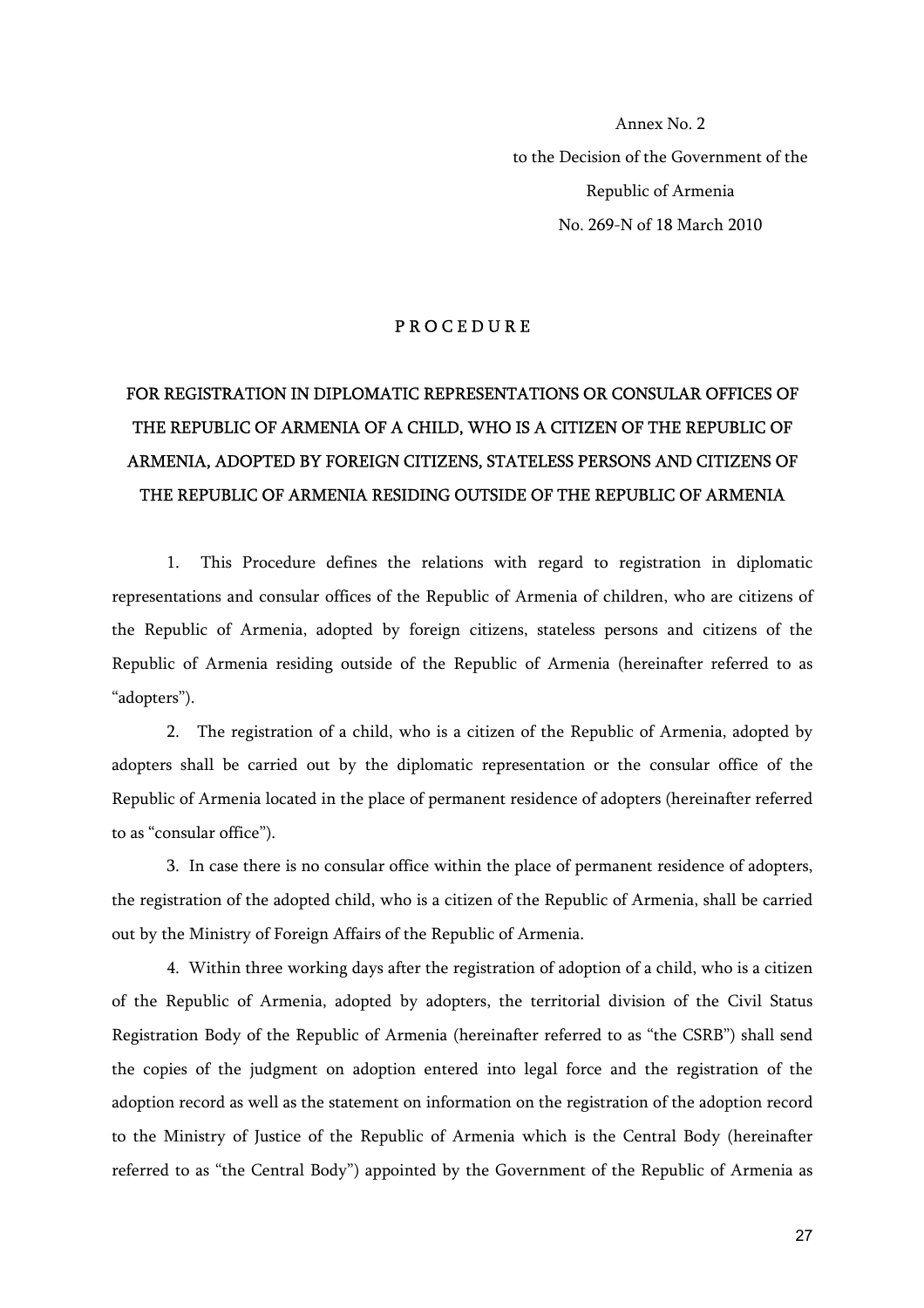provided for by the Convention on Protection of Children and Co-operation in Respect of Intercountry Adoption.

5. Based on the documents received from the CSRB, the Central Body shall make a relevant registration in the register (Form No. 9) or through the electronic information system – within three working days – with a view to implement the commitments provided for by the legislation of the Republic of Armenia and by the international treaties of the Republic of Armenia, and shall send the copies of the documents provided for by point 4 of this Procedure to the Ministry of Foreign Affairs of the Republic of Armenia for the latter to exercise the powers provided for by the legislation of the Republic of Armenia for the protection of the rights and interests of children.

6. The Ministry of Foreign Affairs of the Republic of Armenia shall send the information on the adopted child, who is a citizen of the Republic of Armenia, to the consular office located within the place of permanent residence of adopters.

7. The consular office shall carry out the registration of the adopted child, who is a citizen of the Republic of Armenia, in the register (Form No. 9) or through the electronic information system within three working days after having received the information on adoption.

8. The consular office shall submit any information received on the adopted child as provided for by the international treaties of the Republic of Armenia and by the legislation of the Republic of Armenia to the Foreign Ministry of the Republic of Armenia, within three working days.

9. The consular office – and in case of the absence thereof, the Ministry of Foreign Affairs of the Republic of Armenia – shall notify the competent authority of the foreign state on the fact of adoption of a child, who is a citizen of the Republic of Armenia, by adopters permanently residing in the given state and on the provisions of this Procedure for the purpose of protecting the rights and interests of the adopted child as provided for by part 3 of Article 150 of the Family Code of the Republic of Armenia.

### CHIEF OF STAFF OF THE GOVERNMENT OF THE REPUBLIC OF ARMENIA DERIVED BY A SARGSYAN